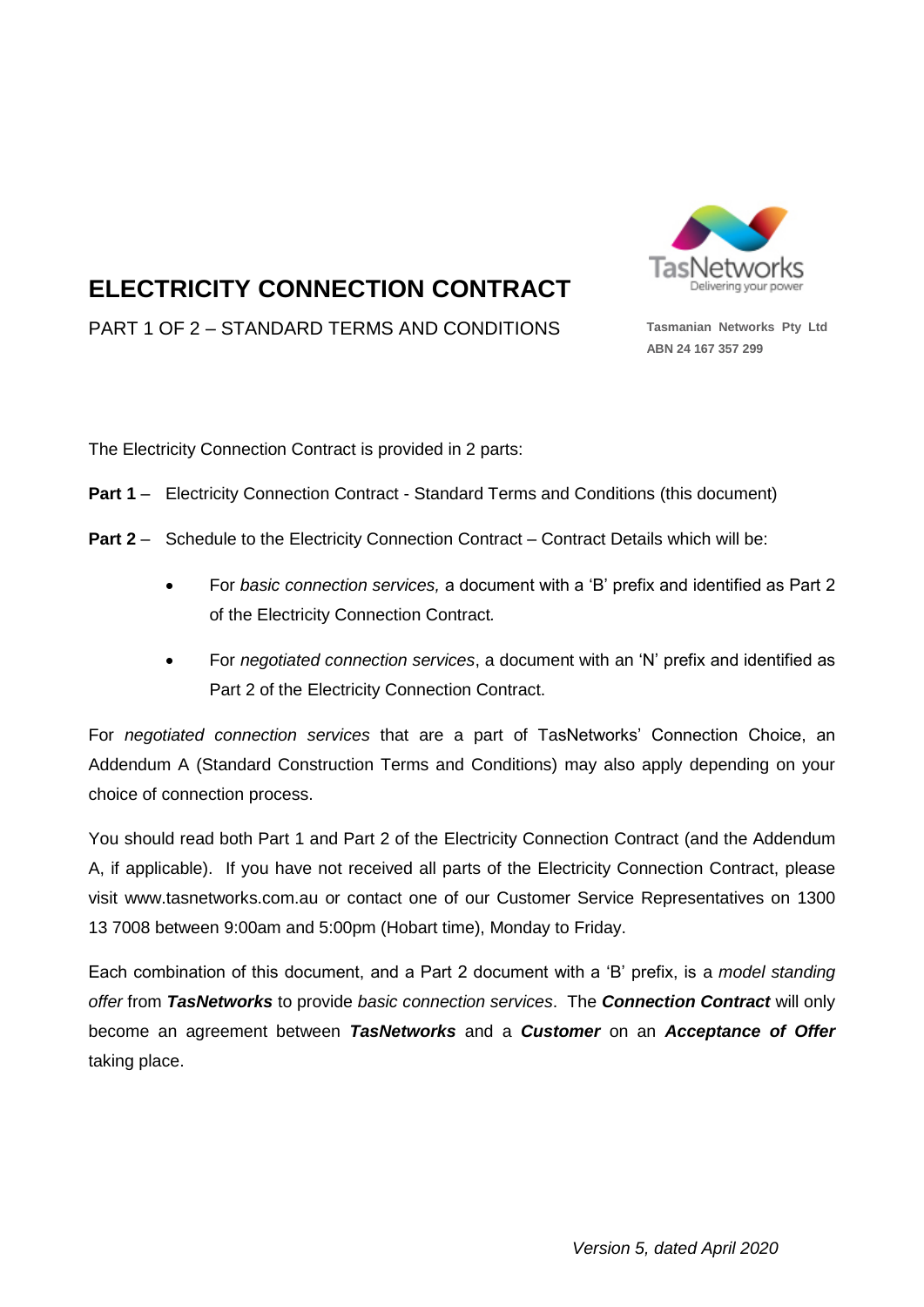# **TABLE OF CONTENTS**

| 1. |      |                                                                      |  |
|----|------|----------------------------------------------------------------------|--|
|    | 1.1. |                                                                      |  |
|    | 1.2. |                                                                      |  |
|    | 1.3. |                                                                      |  |
| 2. |      |                                                                      |  |
| 3. |      |                                                                      |  |
| 4. |      | REPRESENTATIONS, WARRANTIES AND ACKNOWLEDGEMENTS 9                   |  |
|    | 4.1. |                                                                      |  |
|    | 4.2. |                                                                      |  |
|    | 4.3. |                                                                      |  |
|    | 4.4. | Representations, warranties, and acknowledgements are continuing and |  |
|    |      |                                                                      |  |
| 5. |      |                                                                      |  |
|    | 5.1. |                                                                      |  |
|    | 5.2. |                                                                      |  |
|    | 5.3. |                                                                      |  |
|    |      |                                                                      |  |
|    | 5.5. |                                                                      |  |
| 6. |      |                                                                      |  |
|    | 6.1. |                                                                      |  |
|    | 6.2. |                                                                      |  |
|    | 6.3. |                                                                      |  |
|    | 6.4. |                                                                      |  |
| 7. |      |                                                                      |  |
|    | 7.1. |                                                                      |  |
|    | 7.2. |                                                                      |  |
|    | 7.3. |                                                                      |  |
|    | 7.4. |                                                                      |  |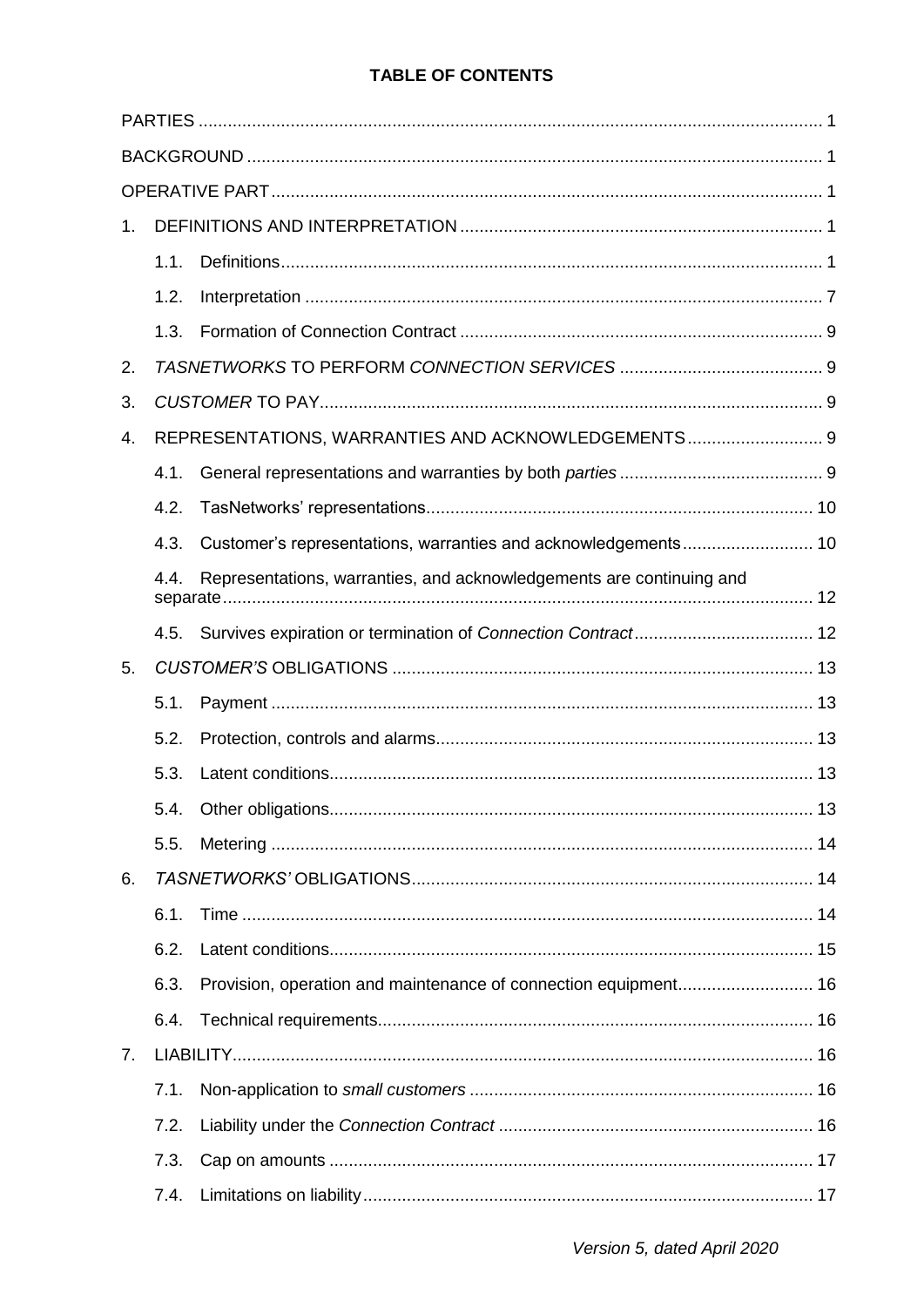|     | 7.5.  |  |
|-----|-------|--|
| 8.  |       |  |
|     | 8.1.  |  |
|     | 8.2.  |  |
|     | 8.3.  |  |
|     | 8.4.  |  |
| 9.  |       |  |
|     | 9.1.  |  |
|     | 9.2.  |  |
|     | 9.3.  |  |
| 10. |       |  |
|     | 10.1. |  |
|     | 10.2. |  |
|     | 10.3. |  |
| 11. |       |  |
| 12. |       |  |
|     | 12.1. |  |
|     | 12.2. |  |
|     |       |  |
|     | 13.1. |  |
|     | 13.2. |  |
|     | 13.3. |  |
|     | 13.4. |  |
| 14. |       |  |
|     | 14.1. |  |
|     | 14.2. |  |
|     | 14.3. |  |
|     | 14.4. |  |
|     | 14.5. |  |
|     | 14.6. |  |
| 15. |       |  |
|     | 15.1. |  |
|     | 15.2. |  |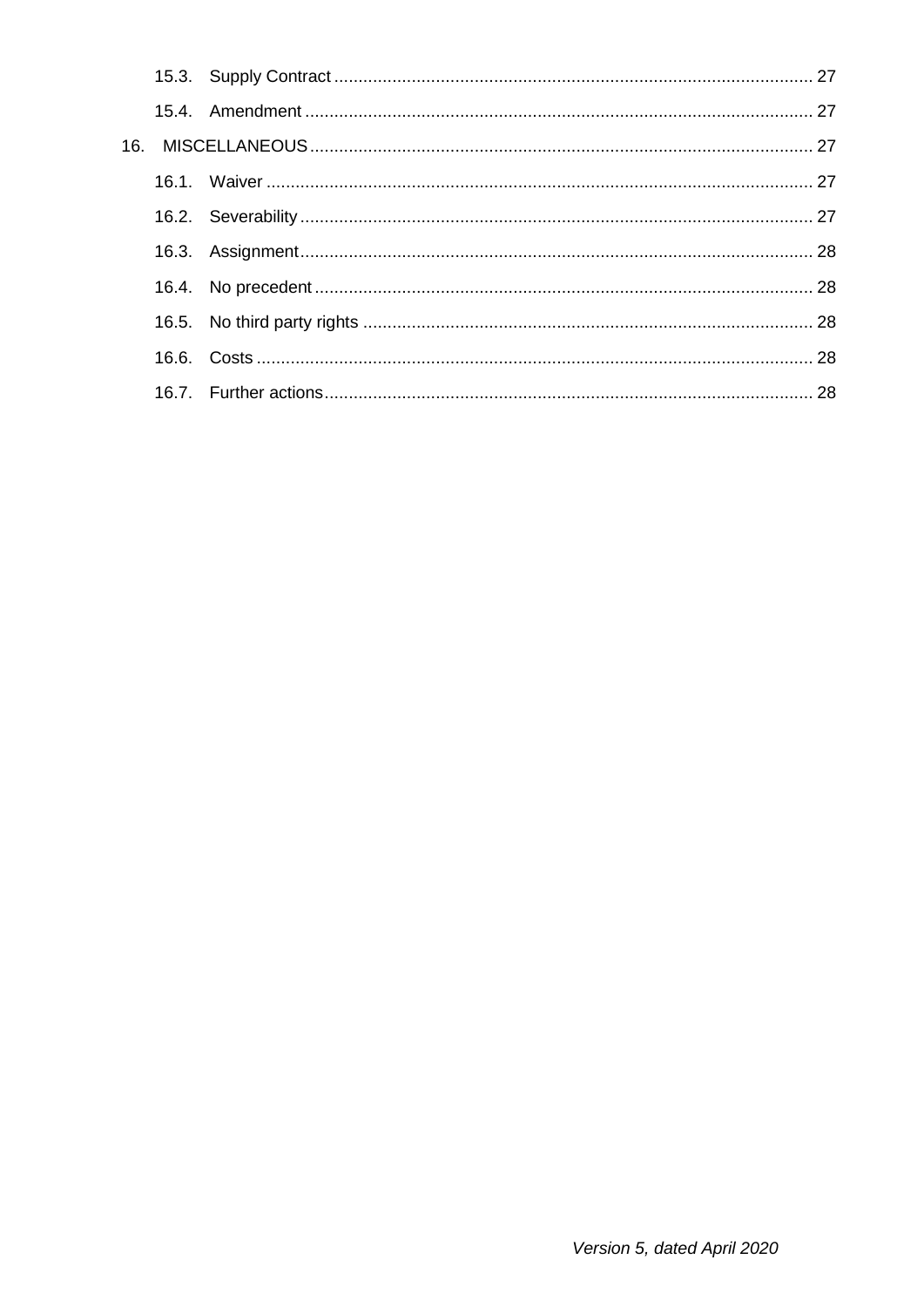# **PARTIES**

*TasNetworks*

AND

The *Customer*.

# **BACKGROUND**

- A. *TasNetworks* holds a *distribution licence* issued under the *ESI Act* and is registered as a *Distribution Network Service Provider* under the *Rules* and is permitted to operate its *distribution system* to distribute electricity in the State of Tasmania.
- B The *Customer* has requested the *connection services.*
- C. *TasNetworks* has offered to provide the *Customer* with the *connection services* upon entering into this *Connection Contract*.

## **OPERATIVE PART**

## **1. DEFINITIONS AND INTERPRETATION**

#### **1.1. Definitions**

In this *Connection Contract*, except where the context otherwise requires, terms in *italics* have the meaning set out in the *National Electricity Laws, Rules* or *Code* and terms in *bold italics* are defined below:

| <b>Acceptance of Offer</b> |        |      | means the <b>Customer's</b> acceptance of <b>TasNetworks'</b><br><b>Connection Offer</b> in the form and manner determined by<br><i>TasNetworks</i> from time to time.                      |
|----------------------------|--------|------|---------------------------------------------------------------------------------------------------------------------------------------------------------------------------------------------|
| <b>Access Dispute</b>      | means: |      |                                                                                                                                                                                             |
|                            | (a)    |      | a dispute between TasNetworks and a Customer about:                                                                                                                                         |
|                            |        | (i)  | the terms and conditions on which a basic<br>connection service is to be provided; or                                                                                                       |
|                            |        | (ii) | the proposed or actual terms and conditions of a<br><i>negotiated connection contract</i> ; or                                                                                              |
|                            | (b)    |      | a dispute between TasNetworks and a Customer about<br>connection charges.                                                                                                                   |
| <b>Application</b>         |        |      | means the application made by the <b>Customer</b> or their retailer,<br>in which the <b>connection services</b> were requested from<br>TasNetworks in respect of the Customer and the site. |
| <b>Application Form</b>    |        |      | means the form for making an <b>Application</b> as approved by                                                                                                                              |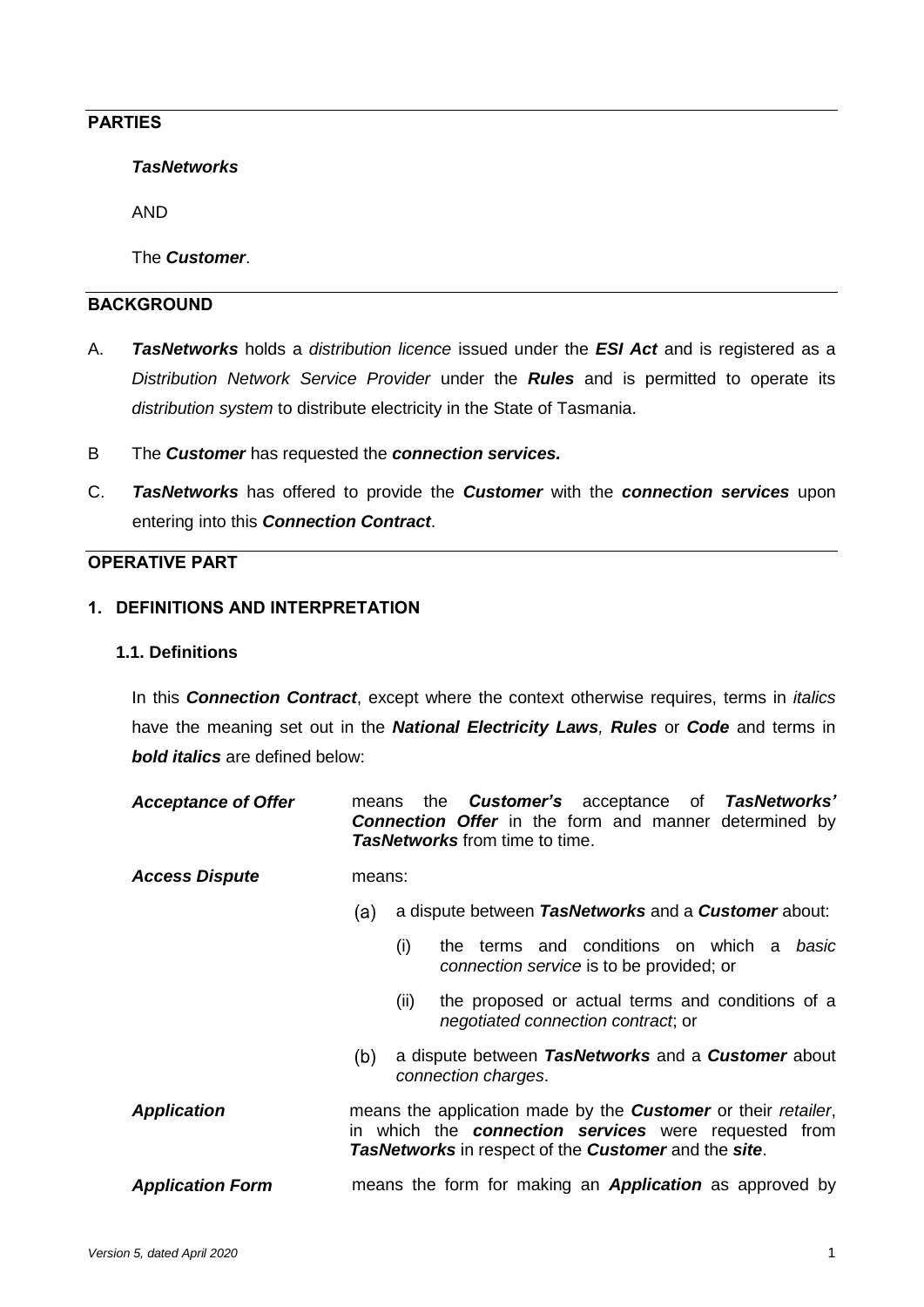|                                 | <b>TasNetworks</b> from time to time.                                                                                                                                                                                                                                                                                                                                                                                                                                                                                                                                                                    |  |  |  |
|---------------------------------|----------------------------------------------------------------------------------------------------------------------------------------------------------------------------------------------------------------------------------------------------------------------------------------------------------------------------------------------------------------------------------------------------------------------------------------------------------------------------------------------------------------------------------------------------------------------------------------------------------|--|--|--|
| Assign                          | includes a change in <b>Control</b> in respect of the relevant <b>party</b> .                                                                                                                                                                                                                                                                                                                                                                                                                                                                                                                            |  |  |  |
| authority                       | means any government or regulatory department, body,<br>instrumentality, Minister, agency or other authority but does not<br>include the <b>parties</b> .                                                                                                                                                                                                                                                                                                                                                                                                                                                |  |  |  |
| <b>Basic Standing Offer</b>     | means TasNetworks' form of model standing offer to provide<br>basic connection services as determined by TasNetworks from<br>time to time.                                                                                                                                                                                                                                                                                                                                                                                                                                                               |  |  |  |
| business day                    | means a day that is not:                                                                                                                                                                                                                                                                                                                                                                                                                                                                                                                                                                                 |  |  |  |
|                                 | a Saturday or Sunday; or<br>(a)                                                                                                                                                                                                                                                                                                                                                                                                                                                                                                                                                                          |  |  |  |
|                                 | (b)<br>observed as a public holiday in Tasmania pursuant to the<br>Statutory Holidays Act 2000 (Tas.).                                                                                                                                                                                                                                                                                                                                                                                                                                                                                                   |  |  |  |
| cap amount                      | means the amount as set out in <b>Part</b> 16A.                                                                                                                                                                                                                                                                                                                                                                                                                                                                                                                                                          |  |  |  |
| Code                            | means the Tasmanian Electricity Code as issued under sections<br>$6(1)$ and 49A of the <b>ESI Act</b> .                                                                                                                                                                                                                                                                                                                                                                                                                                                                                                  |  |  |  |
| commencement date               | means the date advised by TasNetworks to the Customer,<br>which is when TasNetworks has determined to its satisfaction<br>that it has received a valid Acceptance of Offer.                                                                                                                                                                                                                                                                                                                                                                                                                              |  |  |  |
| complaint                       | means a complaint made to TasNetworks by the Customer in<br>TasNetworks'<br>accordance<br>with<br>complaint<br>handling                                                                                                                                                                                                                                                                                                                                                                                                                                                                                  |  |  |  |
|                                 | procedure.                                                                                                                                                                                                                                                                                                                                                                                                                                                                                                                                                                                               |  |  |  |
| complaint handling<br>procedure | means TasNetworks Complaint Policy and Procedure available<br>on TasNetworks' website.                                                                                                                                                                                                                                                                                                                                                                                                                                                                                                                   |  |  |  |
| completion                      | means the connection services have been performed.                                                                                                                                                                                                                                                                                                                                                                                                                                                                                                                                                       |  |  |  |
| confidential information        | means any data or information that is not generally known to the<br>public, whether in tangible or intangible form, whenever and<br>however disclosed, and includes any information derived from<br>such information. Information need not be novel, unique,<br>patentable, copyrightable or constitute a trade secret in order to<br>be designated confidential information. For the avoidance of<br>doubt the information contained in, relating to or provided in<br>accordance with this <b>Connection Contract</b> and all negotiations<br>leading up to its formation is confidential information. |  |  |  |
| <b>Connection Contract</b>      | <b>TasNetworks</b> and<br>the<br>means the agreement between<br><b>Customer</b> made up of this document, the <b>Acceptance of Offer</b><br>and the Application Form and Contract Details.                                                                                                                                                                                                                                                                                                                                                                                                               |  |  |  |
| <b>Connection Offer</b>         | means a Basic Standing Offer or Negotiated Connection<br><b>Offer</b> as the context requires.                                                                                                                                                                                                                                                                                                                                                                                                                                                                                                           |  |  |  |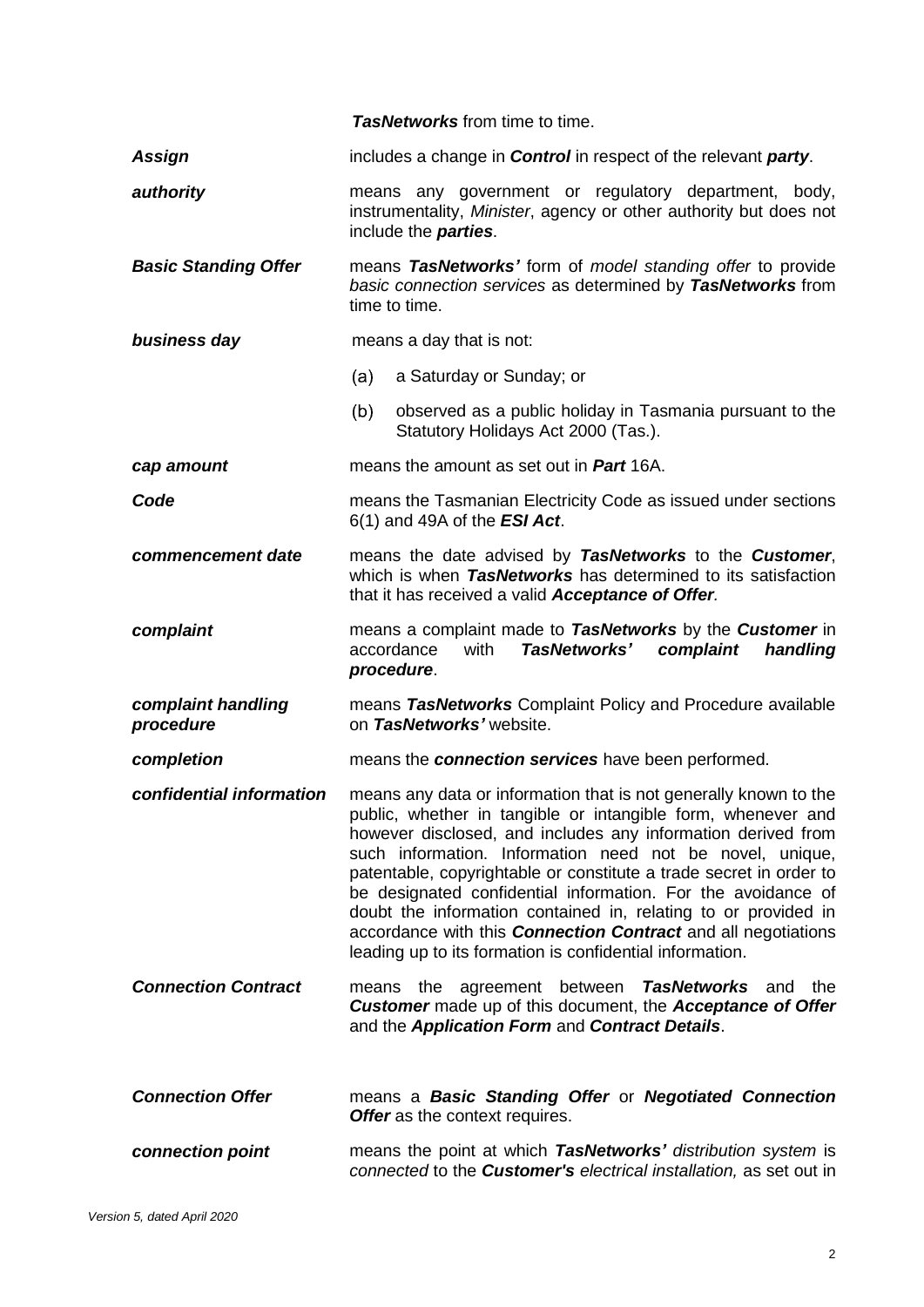## *Part* 2A.

| connection services     |     | means a service provided by TasNetworks to the Customer                                                                                                                                                                                                                                                                                             |
|-------------------------|-----|-----------------------------------------------------------------------------------------------------------------------------------------------------------------------------------------------------------------------------------------------------------------------------------------------------------------------------------------------------|
|                         |     | relating to:                                                                                                                                                                                                                                                                                                                                        |
|                         | (a) | a new connection between TasNetworks' distribution<br>system and the site; or                                                                                                                                                                                                                                                                       |
|                         | (b) | a connection alteration to an existing connection between<br>TasNetworks' distribution system and the site,                                                                                                                                                                                                                                         |
|                         |     | as specified in Part 2 and Part 3.                                                                                                                                                                                                                                                                                                                  |
| consumer price index    |     | means the Consumer Price Index (All Groups: Weighted<br>Average of Eight Capital Cities for March to March) published by<br>the Australian Bureau of Statistics or, if the Australian Bureau of<br>Statistics ceases to publish the index, a replacement index<br>selected by TasNetworks to reflect changes in the cost of living<br>in Australia. |
| <b>Contract Details</b> |     | means the details set out in the schedule, which will be:                                                                                                                                                                                                                                                                                           |
|                         | (a) | for <b>Basic Standing Offers</b> , a document with a 'B' prefix<br>and identified as Part 2 of the Electricity Connection<br>Contract; or                                                                                                                                                                                                           |
|                         | (b) | for <b>Basic Standing Offers</b> , a document with a 'B' prefix<br>and identified as Part 2 of the Electricity Connection<br>Contract in the case of a customer for an expedited<br>connection as determined by TasNetworks from time to<br>time; or                                                                                                |
|                         | (c) | for <b>Negotiated Offers</b> , a document with an 'N' prefix and<br>identified as Part 2 of the Electricity Connection Contract.                                                                                                                                                                                                                    |
| <b>Control</b>          |     | means any one or more of the following:                                                                                                                                                                                                                                                                                                             |
|                         | (a) | the ability to exercise the right to vote in respect of more<br>than 50% of the voting shares or other form of voting<br>equity in a corporation;                                                                                                                                                                                                   |
|                         | (b) | the ability to dispose of more than 50% of the shares or<br>other form of equity in a corporation;                                                                                                                                                                                                                                                  |
|                         | (c) | the ability to appoint or remove all or a majority of the<br>directors of a corporation; or                                                                                                                                                                                                                                                         |
|                         | (d) | the ability to exercise the casting of a majority of the votes<br>cast at the meetings of the board of directors of a<br>corporation.                                                                                                                                                                                                               |
| <b>Customer</b>         |     | means the person identified at Part A.                                                                                                                                                                                                                                                                                                              |
| dismantle               |     | means the removal or alteration of a <i>facility</i> (other than through<br>the operation of switching equipment) so that electricity is either<br>unable to be supplied through a connection point or achieve the<br>capacity set out in Part 2.                                                                                                   |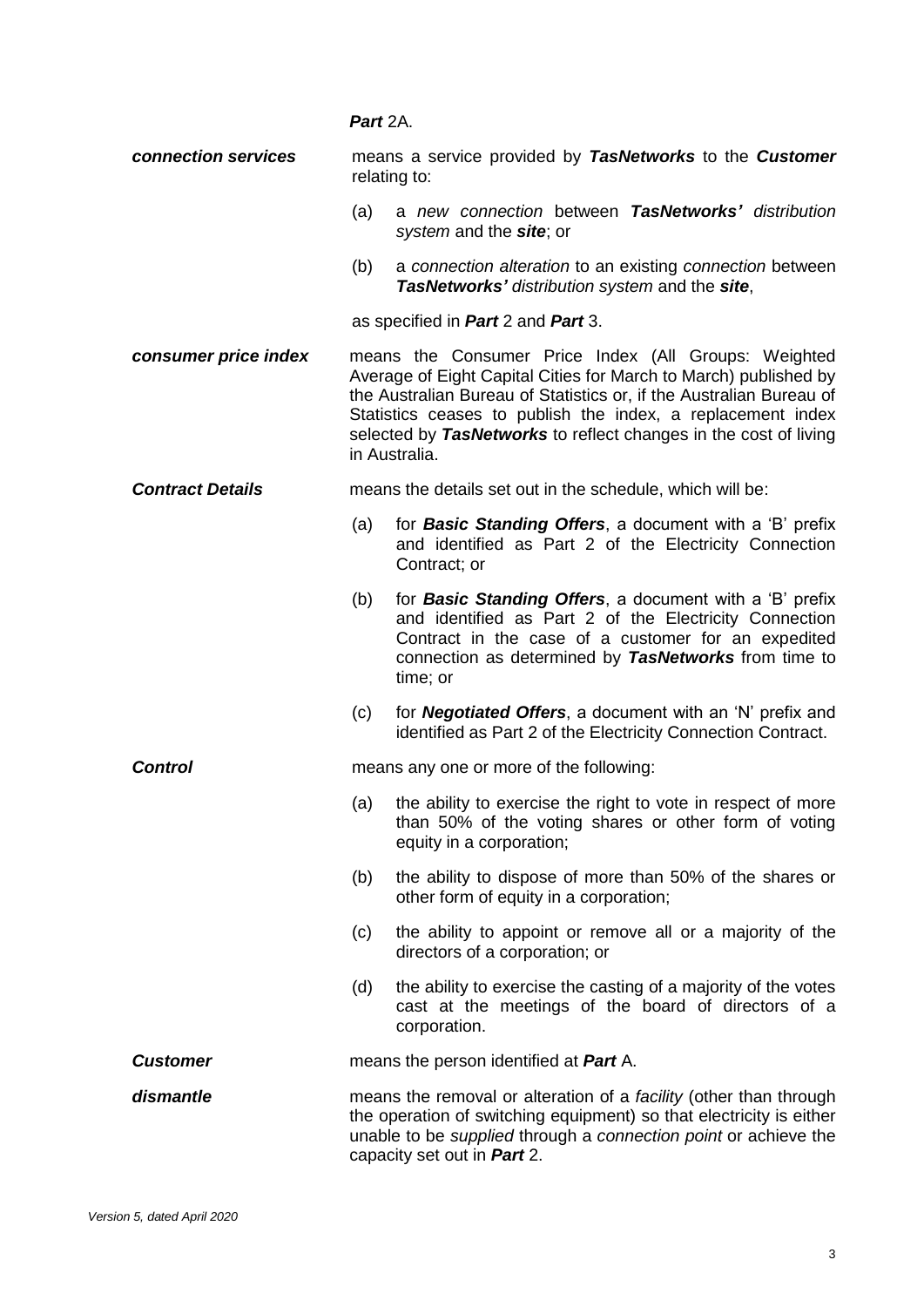| dispute          | means any difference of opinion or absence of agreement<br>between TasNetworks and the Customer about a matter under<br>or arising out of this <b>Connection Contract</b> other than an<br><b>Access Dispute.</b>                                       |  |  |  |
|------------------|---------------------------------------------------------------------------------------------------------------------------------------------------------------------------------------------------------------------------------------------------------|--|--|--|
| electricity laws | has the same meaning given to energy laws in the National<br><b>Electricity Laws.</b>                                                                                                                                                                   |  |  |  |
| <b>ESI Act</b>   | means the Electricity Supply Industry Act 1995 (Tas.).                                                                                                                                                                                                  |  |  |  |
| force majeure    | means an act, omission or circumstance over which either party<br>could not reasonably have exercised control, is not caused by<br>either party, and including but not limited to:                                                                      |  |  |  |
|                  | (a) an act of God, fire, flood, earthquake, land slide, volcanic<br>eruption, pandemic, epidemic or quarantine restriction;                                                                                                                             |  |  |  |
|                  | (b) exercise of powers by an <b>authority</b> relating to<br>emergencies, public health or safety or circumstances of<br>a similar nature;                                                                                                              |  |  |  |
|                  | (c) riots, revolution, civil commotion, malicious damage,<br>sabotage or terrorist activity, act of war (whether<br>declared or not), or warlike operations;                                                                                            |  |  |  |
|                  | (d) explosion or nuclear accident;                                                                                                                                                                                                                      |  |  |  |
|                  | (e) industrial action not specific to either party; or                                                                                                                                                                                                  |  |  |  |
|                  | (f) the novel coronavirus pandemic (known as COVID-19)<br>and including, but not limited to, any related exercise of<br>powers by an <b>authority</b> referred to at paragraph (b)<br>above and whether or not existing as at the<br>commencement date; |  |  |  |
|                  | the consequences of which could not have been prevented or<br>avoided by the affected party taking reasonable steps.                                                                                                                                    |  |  |  |
| <b>GST</b>       | means a goods and services tax imposed under the GST Act<br>and related legislation.                                                                                                                                                                    |  |  |  |
| <b>GST Act</b>   | means A New Tax System (Goods and Services Tax) Act 1999<br>$(C'th)$ .                                                                                                                                                                                  |  |  |  |
| incident         | means the occurrence of a physical event which affects or has<br>the potential to affect the flow of electricity from TasNetworks'<br>distribution system to the <b>Customer's</b> electrical installation, vice<br>versa, or both.                     |  |  |  |
| insolvency event | means a <b>party</b> being subject to any of the following events:                                                                                                                                                                                      |  |  |  |
|                  | (a)<br>an administrator is appointed or a resolution is passed to<br>appoint an administrator to that person;                                                                                                                                           |  |  |  |
|                  | a receiver, receiver manager, official manager, trustee,<br>(b)                                                                                                                                                                                         |  |  |  |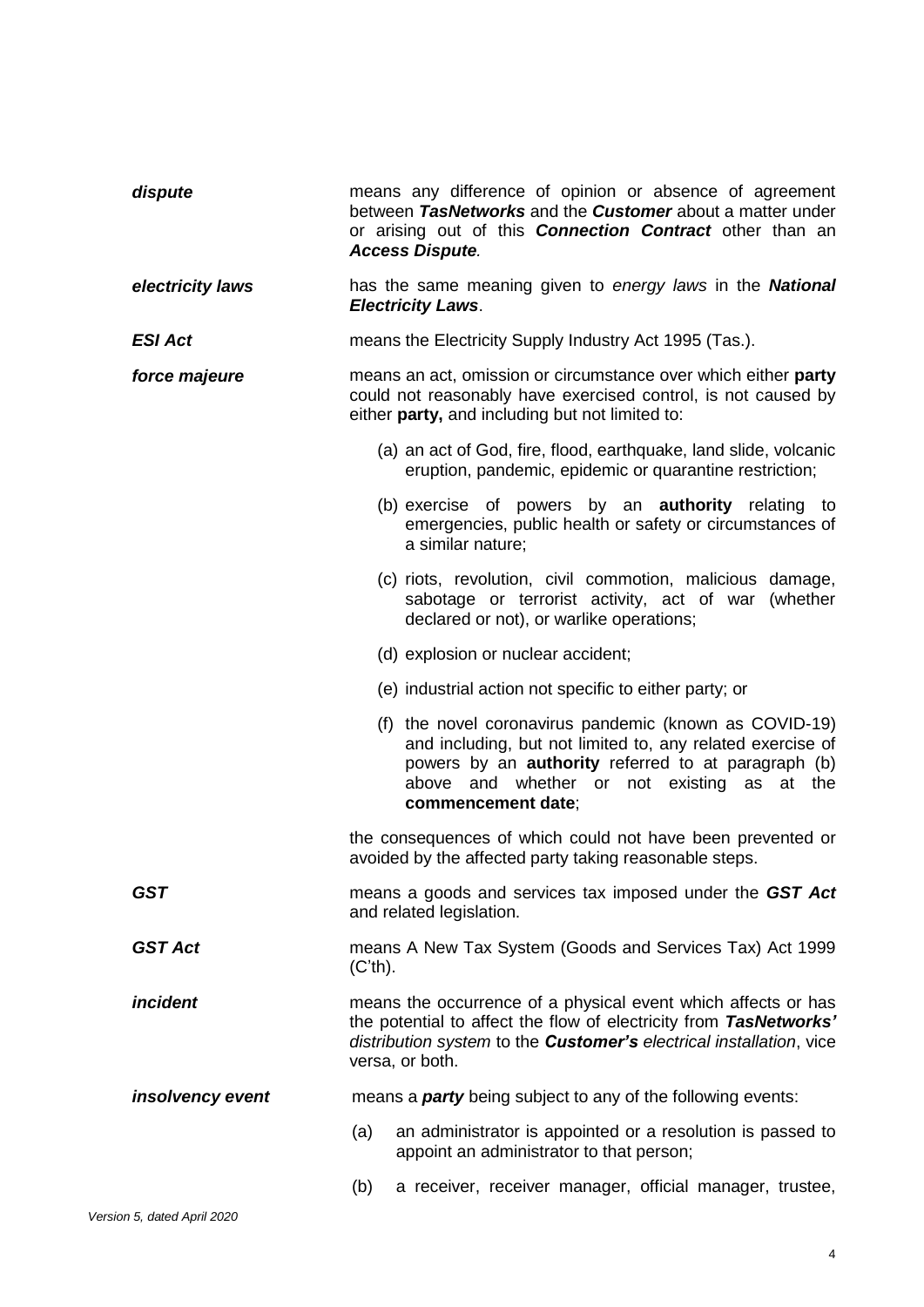|                                            |        | administrator, other controller<br>(as defined<br>the<br>in<br>Corporations Act 2001 (C'th)) or similar officer is<br>appointed over the assets or undertaking of that person;                                                                                                                                                       |
|--------------------------------------------|--------|--------------------------------------------------------------------------------------------------------------------------------------------------------------------------------------------------------------------------------------------------------------------------------------------------------------------------------------|
|                                            | (c)    | that person enters into or proposes to enter into any<br>arrangement, composition or compromise<br>with<br>or<br>assignment for the benefit of, its creditors or a class of<br>them; or                                                                                                                                              |
|                                            | (d)    | that person is deemed by the provisions of the<br>Corporations Act 2001 (C'th)) to be insolvent.                                                                                                                                                                                                                                     |
| <b>Joint Operating</b><br><b>Procedure</b> |        | means a procedure between TasNetworks and the Customer<br>to facilitate the connection, or disconnection and reconnection,<br>of the connection point and may be in response to:                                                                                                                                                     |
|                                            | (a)    | connection, energisation, de-energisation, re-energisation<br>and/or commissioning of the electrical installation;                                                                                                                                                                                                                   |
|                                            | (b)    | reconnection after fault of the electrical installation and or<br>the distribution system;                                                                                                                                                                                                                                           |
|                                            | (c)    | planned disconnection of the electrical installation; or                                                                                                                                                                                                                                                                             |
|                                            | (d)    | emergency disconnection of the electrical installation from<br>the distribution system.                                                                                                                                                                                                                                              |
| latent conditions                          | are:   |                                                                                                                                                                                                                                                                                                                                      |
|                                            |        | physical conditions on the <b>site</b> or its surroundings, including<br>artificial things but excluding weather conditions, which differ<br>materially from the physical conditions which should reasonably<br>have been anticipated by TasNetworks at the time of the<br>making of the <b>Connection Offer if TasNetworks</b> had: |
|                                            |        |                                                                                                                                                                                                                                                                                                                                      |
|                                            | (a)    | examined all information made available in writing by the<br><b>Customer to TasNetworks; and</b>                                                                                                                                                                                                                                     |
|                                            | (b)    | examined all<br>information relevant to the<br>risks,<br>contingencies and other circumstances having an effect<br>on the <b>connection services</b> and obtainable by the<br>making of reasonable enquiries.                                                                                                                        |
| law                                        | means: |                                                                                                                                                                                                                                                                                                                                      |
|                                            | (a)    | those principles of law or equity established by decisions<br>of courts;                                                                                                                                                                                                                                                             |
|                                            | (b)    | statutes, regulations or by-laws of the Commonwealth of<br>Australia, the State of Tasmania or authority which have<br>the force of law in Tasmania;                                                                                                                                                                                 |
|                                            | (c)    | the Constitution of the Commonwealth of Australia;                                                                                                                                                                                                                                                                                   |
|                                            | (d)    | the <b>National Electricity Law</b> and electricity laws;                                                                                                                                                                                                                                                                            |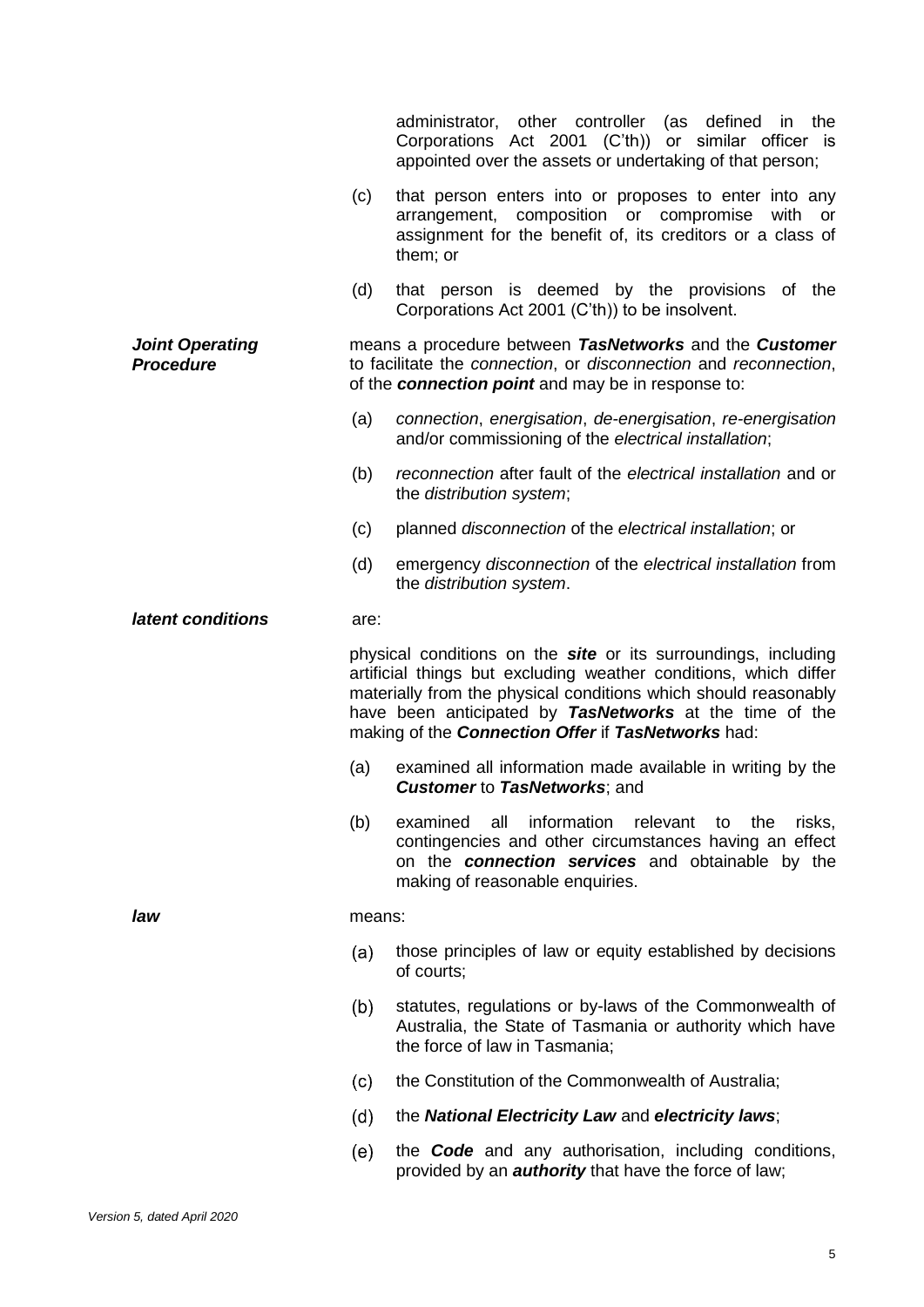|                                                        | (f)                                                                         | the <b>Rules</b> and any guidelines made under the authority of<br>the <b>Rules</b> ;                                                                                                    |  |  |  |
|--------------------------------------------------------|-----------------------------------------------------------------------------|------------------------------------------------------------------------------------------------------------------------------------------------------------------------------------------|--|--|--|
|                                                        | (g)                                                                         | binding requirements and mandatory approvals, including<br>conditions, of the Commonwealth of Australia, the State of<br>Tasmania or an <b>authority</b> that have the force of law; and |  |  |  |
|                                                        | (h)                                                                         | guidelines of the Commonwealth of Australia, the State of<br>Tasmania or <b>authority</b> that have the force of law.                                                                    |  |  |  |
| maximum demand                                         |                                                                             | means the <i>demand</i> specified in <b>Part</b> 2C.                                                                                                                                     |  |  |  |
| <b>National Electricity</b>                            | means:                                                                      |                                                                                                                                                                                          |  |  |  |
| Laws                                                   | (a)                                                                         | the National Electricity Law as applied in Tasmania<br>pursuant to the Electricity - National Scheme (Tasmania)<br>Act 1999 (Tas.);                                                      |  |  |  |
|                                                        | (b)                                                                         | the National Energy Retail Law as applied in Tasmania<br>pursuant to the National Energy Retail Law (Tasmania)<br>Act 2012 (Tas.).                                                       |  |  |  |
| <b>Negotiated</b><br><b>Connection</b><br><b>Offer</b> |                                                                             | means TasNetworks' form of offer made to a Customer as a<br>result of negotiations between the <i>parties</i> .                                                                          |  |  |  |
|                                                        | Offer.                                                                      | Note: A Negotiated Connection Offer is not a Basic Connection                                                                                                                            |  |  |  |
| nominated<br>representative                            |                                                                             | means a person nominated as such by a party in accordance<br>with subclause 10.1.                                                                                                        |  |  |  |
| notice                                                 |                                                                             | means a communication in the form required by clause 10.                                                                                                                                 |  |  |  |
| <b>Part</b>                                            | Details.                                                                    | means as per the corresponding paragraph in the <b>Contract</b>                                                                                                                          |  |  |  |
| party                                                  | means TasNetworks or the Customer, or both, as the context<br>requires.     |                                                                                                                                                                                          |  |  |  |
| <b>Potential Access</b><br><b>Dispute</b>              |                                                                             | means an dispute which meets the criteria for an <b>Access</b><br><b>Dispute</b> pursuant to the <b>National Electricity Laws</b> but has not<br>been notified to the AER.               |  |  |  |
| personal information                                   | has the meaning given to that term in the <i>Privacy Act</i> 1988<br>(Cth). |                                                                                                                                                                                          |  |  |  |
| protection, controls and<br>alarms                     | means the equipment listed at Part 14.                                      |                                                                                                                                                                                          |  |  |  |
| retail contract                                        |                                                                             | means the contract between the <b>Customer</b> and their retailer for<br>the sale of electricity.                                                                                        |  |  |  |
| <b>Rules</b>                                           |                                                                             | means the National Electricity Rules given force and effect<br>under the National Electricity Law.                                                                                       |  |  |  |
| <b>Rules</b>                                           | to time.                                                                    | <b>Service and Installation</b> means the Service and Installation Rules Manual published by<br>TasNetworks on TasNetworks' website, as amended from time                                |  |  |  |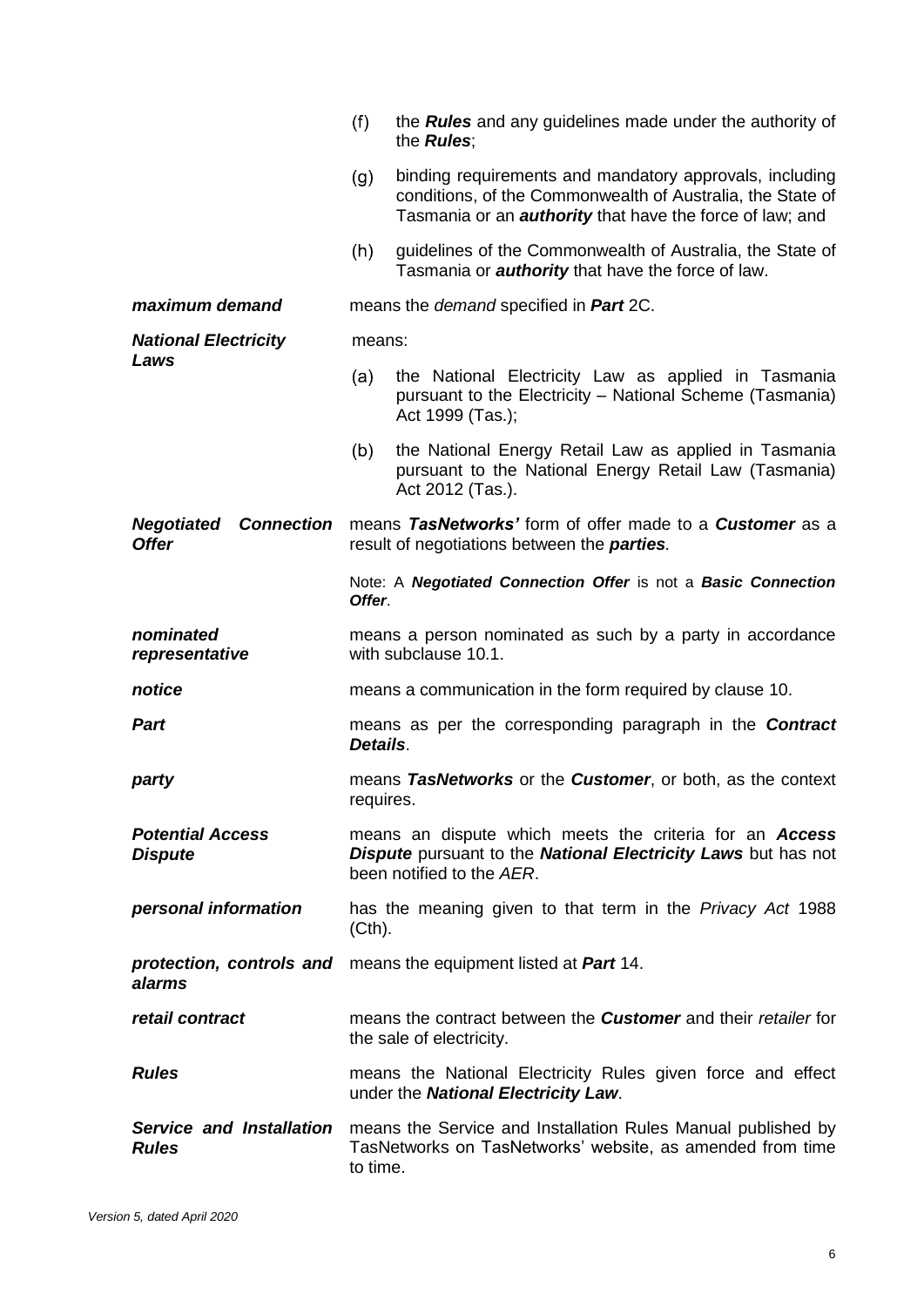| site                                 | means the <b>Customer's</b> premises specified in <b>Part</b> A.                                                                                                                                                                                                                                                                                                                       |
|--------------------------------------|----------------------------------------------------------------------------------------------------------------------------------------------------------------------------------------------------------------------------------------------------------------------------------------------------------------------------------------------------------------------------------------|
| small customer                       | means a small customer as prescribed by section 5 of Schedule<br>1 of the National Energy Retail Law (South Australia) Act 2011<br>as applied in Tasmania by the National Energy Retail Law<br>(Tasmania) Act 2012 (Tas).                                                                                                                                                              |
| supply contract                      | means a contract for the provision of supply services.                                                                                                                                                                                                                                                                                                                                 |
| supply services                      | means TasNetworks' operation of its distribution system so as<br>to permit the distribution of electricity to the <b>Customer's</b><br>electrical installation via the connection point up to the<br>maximum demand, provided that such distribution does not<br>result in the exceeding of any constraints on TasNetworks'<br>distribution system.                                    |
| <b>System Controller</b>             | means AEMO or the System Operator, as applicable.                                                                                                                                                                                                                                                                                                                                      |
| <b>TasNetworks</b>                   | means Tasmanian Networks Pty Ltd ABN 24 167 357 299 in its<br>capacity as the holder of a distribution licence in the State of<br>Tasmania.                                                                                                                                                                                                                                            |
| TasNetworks'<br>connection equipment | means the <i>distribution</i> system and any equipment specified in<br>Part 4.                                                                                                                                                                                                                                                                                                         |
| tax and taxes                        | means all income, stamp, indirect (including goods and<br>services) and other taxes including levies, imposts, deductions,<br>charges, duties, compulsory loans and withholdings (including<br>financial institutions duty, debits tax or other taxes whether<br>incurred by, payable by return or passed on to another person)<br>but does not include any fine, penalty or interest. |
| tee-ups                              | means an appointment requested by the <b>Customer's</b> electrical<br>contractor with TasNetworks for the purpose of providing the<br>connection services.                                                                                                                                                                                                                             |
| threshold                            | means the amount set out in <b>Part</b> 16B.                                                                                                                                                                                                                                                                                                                                           |
| wilful default                       | means intentional or reckless acts or omissions.                                                                                                                                                                                                                                                                                                                                       |
| 1.2. Interpretation                  |                                                                                                                                                                                                                                                                                                                                                                                        |

- (a) In this document, unless the contrary intention appears:
	- (i) a reference to a recital, clause, paragraph, schedule or attachment is a reference to a recital and clause of, and a paragraph, schedule or attachment to, this *Connection Contract* and references to this *Connection Contract* include any schedule or attachment;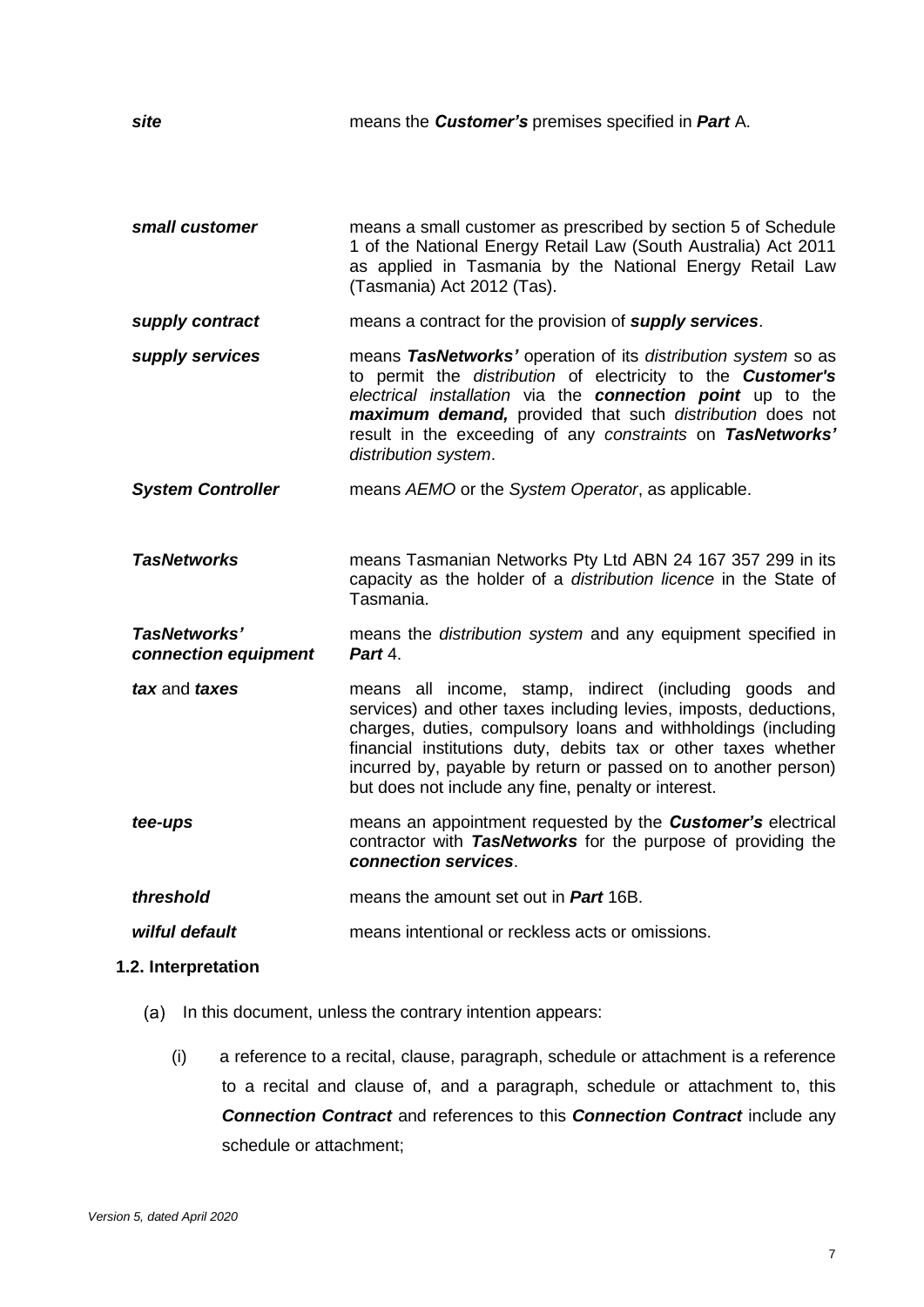- (ii) a reference to this *Connection Contract*, any other agreement or instrument or any provision of any of them includes any amendment, variation or replacement of that agreement, instrument or provision;
- (iii) a reference to a statute, ordinance, licence, *National Electricity Laws*, *electricity laws*, *Code, Rules* or other *law* includes regulations and other instruments under, and consolidations, amendments, re-enactments, extensions or replacements of that statute, ordinance, licence, *National Electricity Law*, *electricity laws*, *Code, Rules* or *law*;
- (iv) a reference to a thing (including an amount) is a reference to the whole or any part of it;
- (v) the singular includes the plural and vice versa;
- (vi) the word "person" includes a natural person, firm, body corporate, partnership (whether limited or otherwise), joint venture, trust, an unincorporated association and any *authority*;
- (vii) a reference to a person includes a reference to the person's executors, administrators, successors, and permitted assigns;
- (viii) if a period of time is specified and the period dates from a given day or the day of an act or event, it is to be calculated exclusive of that day and, if a period of time is specified as commencing on a given day or the day of an act or event, it is to be calculated inclusive of that day;
- (ix) a reference to a day is a reference to a period of time commencing at midnight and ending the following midnight;
- (x) a reference to a month is a reference to a calendar month;
- (xi) any agreement, representation, acknowledgement, warranty, indemnity, or agreement by two or more persons (including where two or more persons are included in the same defined term) binds them jointly and severally;
- (xii) a rule of construction does not apply to the disadvantage of a *party* because the *party* was responsible for the preparation of this *Connection Contract* or any part of it;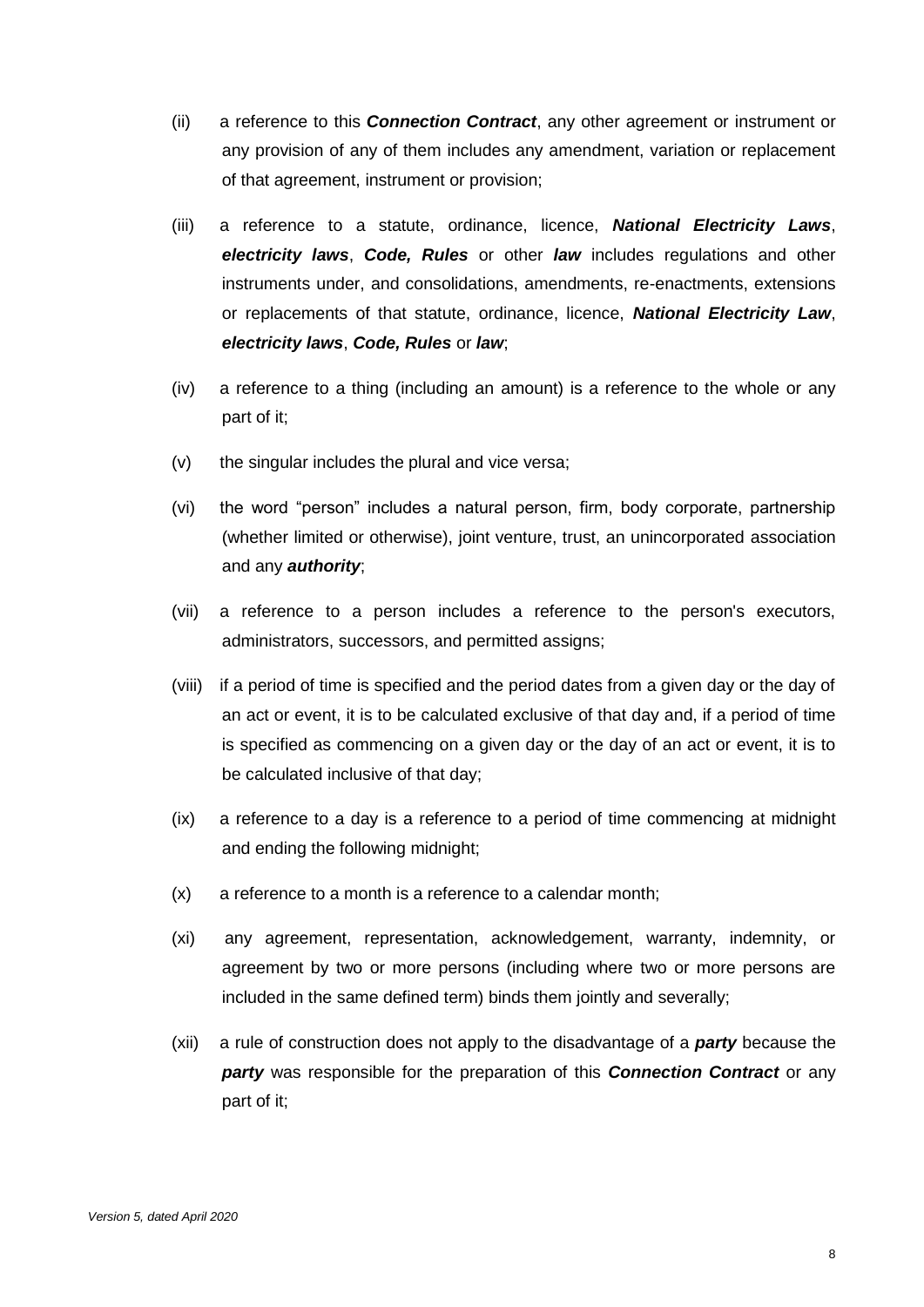- (xiii) if a term is defined in clause 1.1, it will take priority over any meaning given to the same term set out in the *National Electricity Laws*, *electricity laws*, *Rules* or *Code*;
- (xiv) if a term in italics is set out in two or more of the *National Electricity Laws*, *electricity laws*, *Rules* or *Code*, the meaning that will apply to that term will be determined by the following order of priority to the extent of any inconsistency:
	- (1) Chapter 5A of the *Rules*;
	- (2) The National Electricity Laws;
	- (3) The *Rules*; and
	- (4) The *Code*.
- (xv) if a term is specifically defined in the *National Electricity Laws*, *electricity laws*, *Code*, *Rules*, *law* or in this *Connection Contract* other parts of speech and grammatical forms of that term have corresponding meanings; and
- (b) Headings are inserted for convenience and do not affect the interpretation of this *Connection Contract*.

## **1.3. Formation of Connection Contract**

This *Connection Contract* is formed and will come into operation on the *Customer's* acceptance of the *Connection Offer*.

## **2. TASNETWORKS TO PERFORM CONNECTION SERVICES**

*TasNetworks* will perform the *connection services* in accordance with this *Connection Contract*.

# **3. CUSTOMER TO PAY**

The *Customer* will pay *TasNetworks* in accordance with this *Connection Contract*.

#### **4. REPRESENTATIONS, WARRANTIES AND ACKNOWLEDGEMENTS**

#### **4.1. General representations and warranties by both** *parties*

Each *party* represents and warrants to the other *party* that: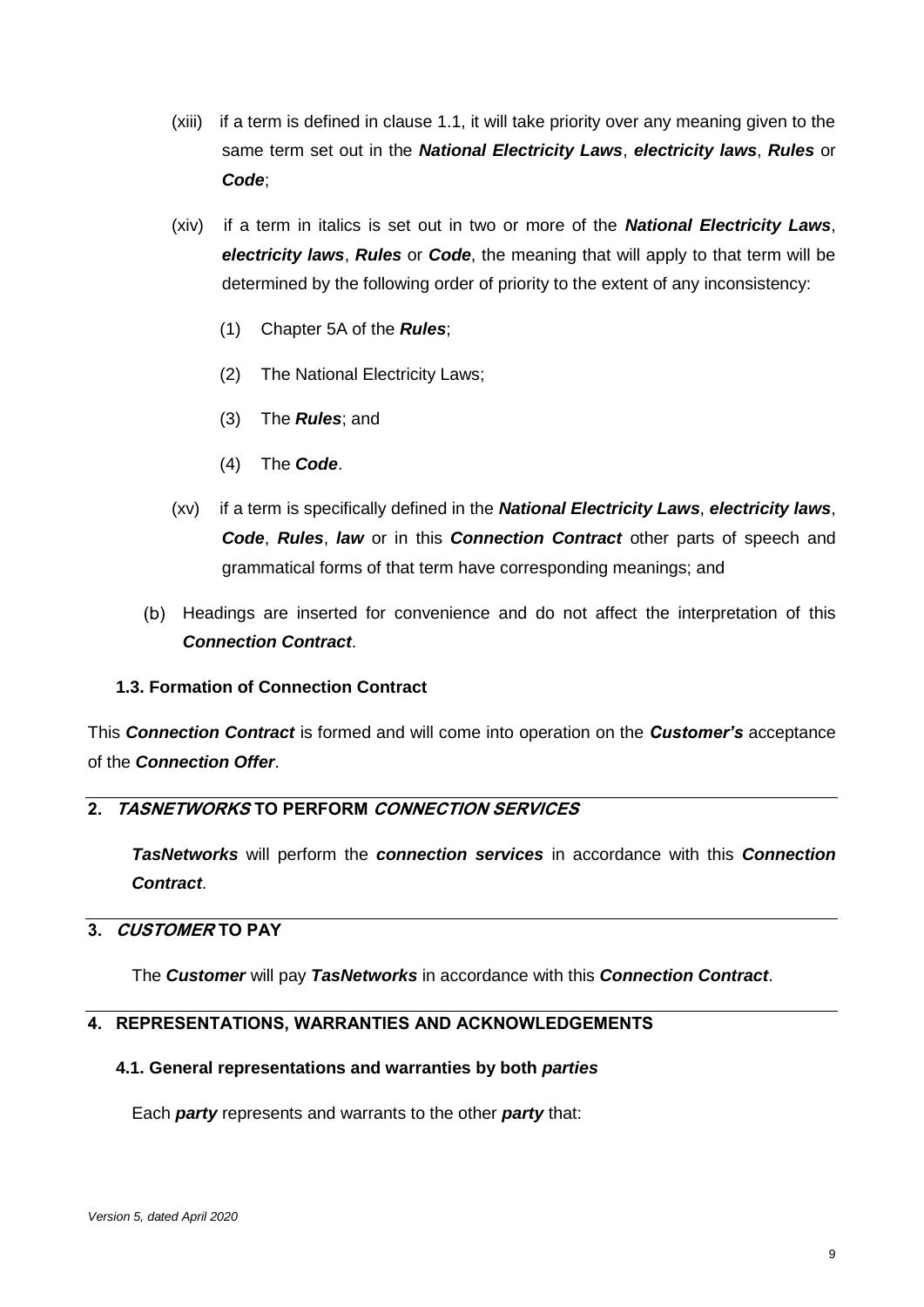- (a) It has the power to enter into this **Connection Contract** and to perform its obligations under this *Connection Contract* and, where necessary, has taken all necessary action to authorise the performance of such obligations; and
- The performance of its obligations under this *Connection Contract* does not violate, breach, conflict with or result in a contravention of any *law* applicable to it in respect of this *Connection Contract*, any provision of its constitutional documents (if any), any order or judgment of any court or *authority* applicable to it or any of its assets or any contractual restriction binding on or affecting it or any of its assets.

## **4.2. TasNetworks' representations**

All licences that are required of it with respect to this *Connection Contract* have been obtained and are in full force and effect and *TasNetworks* has complied with all conditions of such licences.

## <span id="page-13-0"></span>**4.3. Customer's representations, warranties and acknowledgements**

The *Customer* represents, warrants and acknowledges to *TasNetworks* that:

- (a) If the **Customer** is not a natural person, it is duly organised and validly existing under the laws of the State of Tasmania;
- That where in the control or authority of the *Customer*, the *Customer* will provide to *TasNetworks'* officers or agents, together with their equipment, a safe, convenient and unhindered access to the *site* so that *TasNetworks* can perform the *connection services*;
- <span id="page-13-2"></span>(c) If any consent, authorisation, registration, easement, permission, licence, approval, authority or exemption is required of the *Customer* from *TasNetworks* or any *authority* or third party prior to *TasNetworks* performing some or all of the *connection services,* including any items specifically noted at *Part* 9, the *Customer* will obtain the same and, if not provided by *TasNetworks* in the first instance, provide a certified copy to *TasNetworks* as soon as practicable;
- <span id="page-13-1"></span>The *Customer* will:
	- (i) not allow a *supply* of electricity to its *electrical installation* to be used other than at the *site* nor will the *Customer supply* electricity so *supplied* to any other person without the prior approval of *TasNetworks*;
	- (ii) not interfere or allow interference with any of *TasNetworks'* equipment which is on the *site* except as may be permitted by *law*;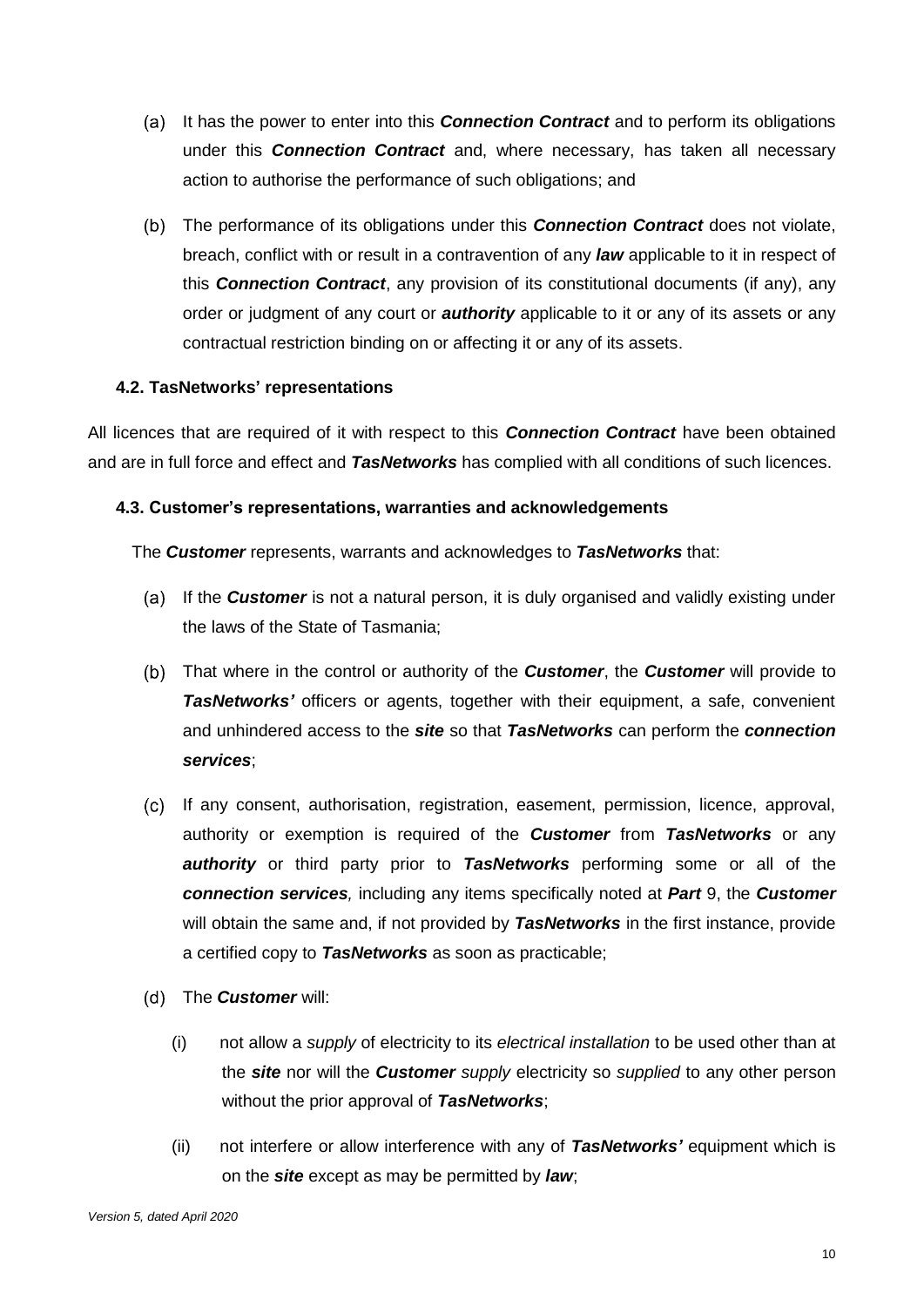- (iii) at all times, make available to *TasNetworks'* officers or agents, together with their equipment, a safe, convenient and unhindered access to *TasNetworks'* equipment on the *site* for any purposes associated with the *supply* or billing of electricity, the inspection and/or testing of the *Customer's electrical installation*, or to fulfil the obligations contained in this *Connection Contract* and pursuant to *law* provided that official identification is produced by the officers or agents on request. The *Customer* must provide protective equipment to officers or agents of *TasNetworks* if that is necessary to ensure safe access to the *site*. The *Customer* must comply with any specific requirements set out in Part 8 regarding access to the *site*;
- (iv) provide and maintain on the *site* any reasonable or agreed facility required by *TasNetworks* to protect any of *TasNetworks'* equipment;
- (v) at its own expense, maintain the *Customer's electrical installation* in a safe condition to the satisfaction of *TasNetworks* or other relevant *authority*;
- (vi) ensure that the *Customer's electrical installation* and any equipment within it (including protective equipment) meets the technical requirements set out in *Part* 7 and are adequate, and effectively co-ordinated at all times with the electrical characteristics of *TasNetworks' distribution system*;
- (vii) use the electricity *supplied* to its *electrical installation* in a manner which, in *TasNetworks'* opinion, does not interfere with the *supply* of electricity to other *customers' electrical installations* or cause damage or interference to any third party;
- (viii) not take electricity supplied to another *customer's* electrical installation by *TasNetworks* at the *site*; and
- (ix) at its own expense, maintain safe clearances between vegetation on the *site* and *electrical infrastructure* providing *supply* to the *Customer's electrical installation*;
- The *Customer* will ensure that its *facilities* and any equipment within it that is connected to the *distribution system* (including its *protection, controls and alarms*) complies with the *Rules* and *Service and Installation Rules*;
- $(f)$ The *Customer* will operate and maintain its *electrical installation* in compliance with the *Rules* and *Service and Installation Rules* and so that it does not adversely affect the operation of *TasNetworks' distribution system*;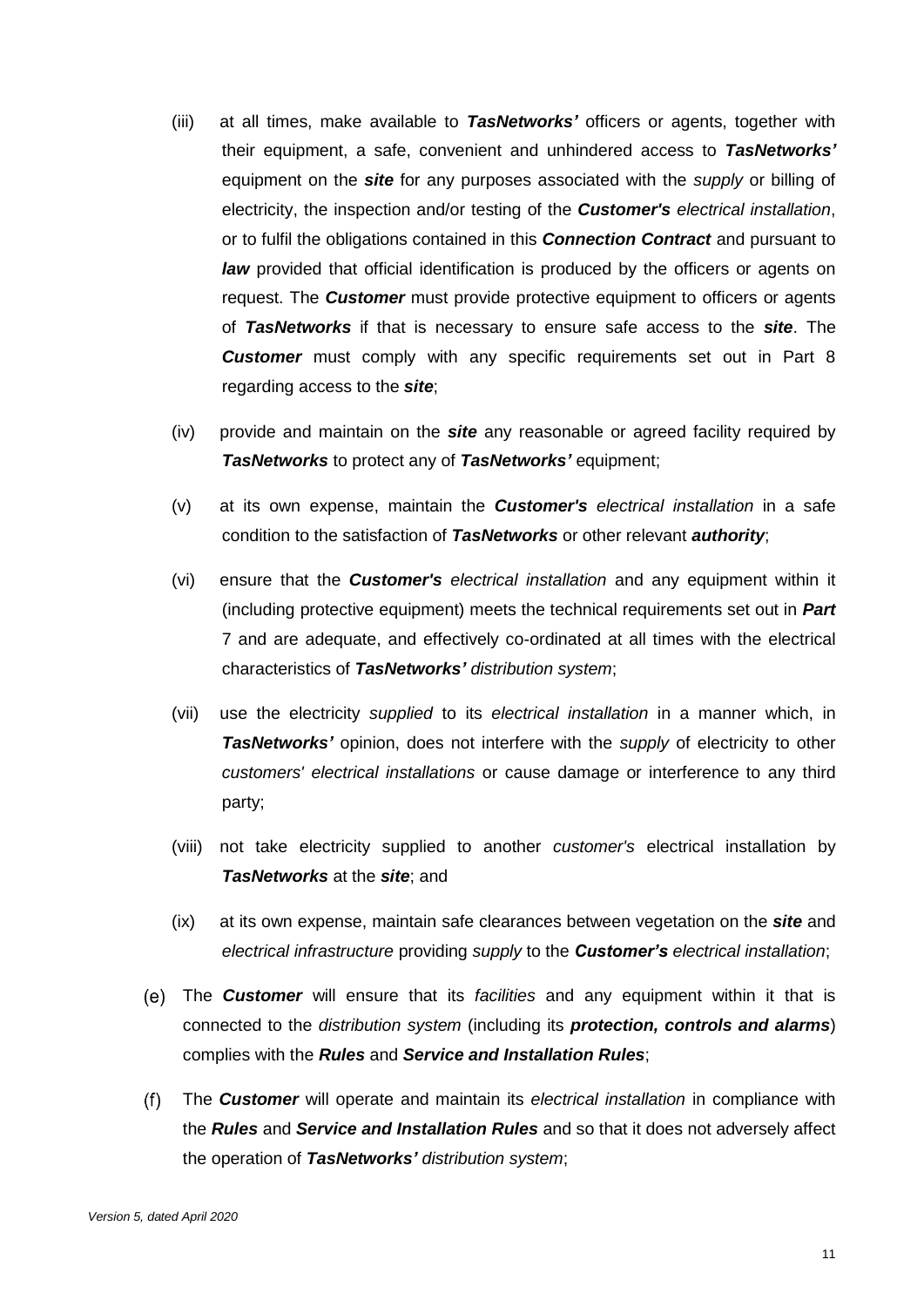- The *Customer* will use reasonable endeavours (taking into consideration the proper operation of the *power system)* to ensure that the electricity *supply* required by the *Customer* in respect of its *electrical installation* does not exceed the *maximum demand*;
- If *TasNetworks* is unable to continue to satisfy the *Customer's maximum demand* without installing a new *substation*, the *Customer* will sell or lease (for a nominal charge) to *TasNetworks* the land upon which a new substation can be installed by *TasNetworks* in order to allow *TasNetworks* to satisfy that *maximum demand*;
- $(i)$ The *Customer* will not *connect* a *generating system* to the *electrical installation* or change an existing *connection* unless authorised in writing by *TasNetworks*;
- $(i)$ The *Customer* will have a *retailer*;
- If *TasNetworks* requires a *Joint Operating Procedure*, *TasNetworks* and the *Customer* will develop, agree, and comply with that procedure; and
- $(1)$ The *Customer* acknowledges that this *Connection Contract* does not cover the sale or *supply* of electricity. The sale of electricity is covered under the *retail contract* the *Customer* may have with their *retailer*. The *supply* of electricity is covered under the *supply contract* the *Customer* may have with the holder of a *distribution licence* in the State of Tasmania.

## **4.4. Representations, warranties, and acknowledgements are continuing and separate**

- (a) The representation, warranty, and acknowledgement given in subclauses 4.1, 4.2 and [4.3](#page-13-0) are not affected by any variation to any other clause, or any paragraph, schedule or attachment, termination or expiry of this *Connection Contract*.
- Each representation, warranty, and acknowledgement given in subclauses 4.1, 4.2 and [4.3](#page-13-0) are separate representations, warranties, and acknowledgements and its interpretation is not restricted by any reference to or inference from any other statement.

## **4.5. Survives expiration or termination of** *Connection Contract*

Subclause [4.3\(d\)\(ii\)](#page-13-1) survives for a period of six (6) months after the termination or expiry of this *Connection Contract*.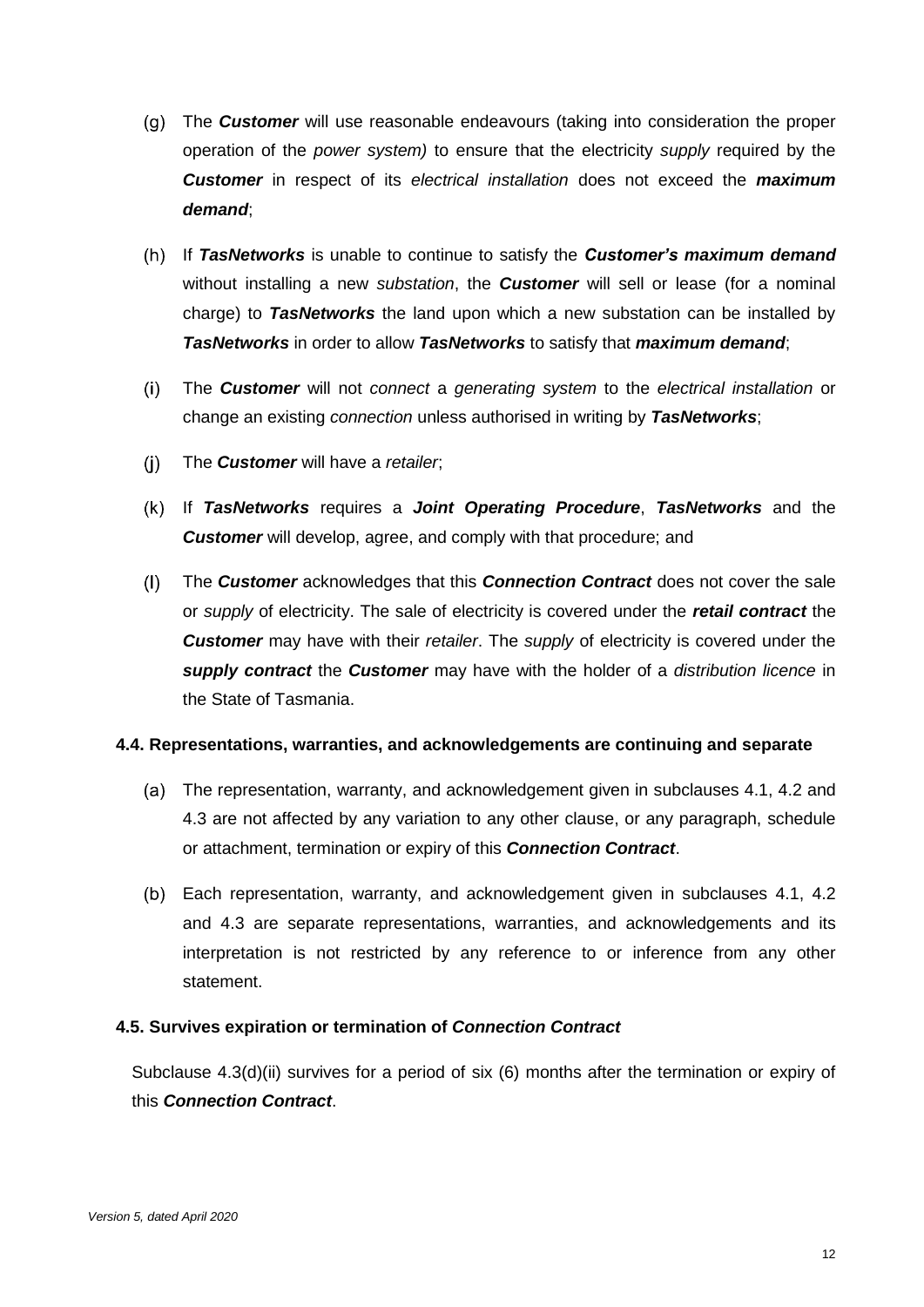## **5. CUSTOMER'S OBLIGATIONS**

#### **5.1. Payment**

The *Customer* will pay *TasNetworks* for the *connection services* in the manner set out at *Part* 10.

#### **5.2. Protection, controls and alarms**

The *Customer* must provide and maintain the *protection, controls and alarms* (if any) specified in *Part* 14 at the *connection point.*

#### <span id="page-16-2"></span><span id="page-16-0"></span>**5.3. Latent conditions**

- If the *Customer* becomes aware of a *latent condition*, or reasonably suspects that a *latent condition* may exist, at any time the *Customer* must inform *TasNetworks* as soon as possible.
- If requested by *TasNetworks* in response to being informed under clause [5.3\(a\),](#page-16-0) the *Customer* must give *TasNetworks* a written *notice* of the general nature of the *latent condition*, or the suspected *latent condition*, and any other related information requested by *TasNetworks*.
- <span id="page-16-1"></span>If *TasNetworks* accepts that a *latent condition* exists:
	- (i) where there has been no *Acceptance of Offer TasNetworks* immediately withdraws any current *Connection Offer*; or
	- (ii) where there has been an *Acceptance of Offer*, this *Connection Contract* is terminated immediately.

Note: Where a *Connection Offer* is withdrawn, or a *Connection Contract* is terminated, under clause [5.3\(c\),](#page-16-1) the *Customer* may approach **TasNetworks** to negotiate an Electricity Connection Contract with **TasNetworks**.

#### **5.4. Other obligations**

- The *Customer* will meet all obligations specified under *Part* 15.
- The *Customer* will comply with any reasonable requirements of *TasNetworks* and *TasNetworks'* authorised personnel where these are necessary to ensure the safe operation of the *distribution system* as determined by *TasNetworks* in accordance with its obligations under the *law*.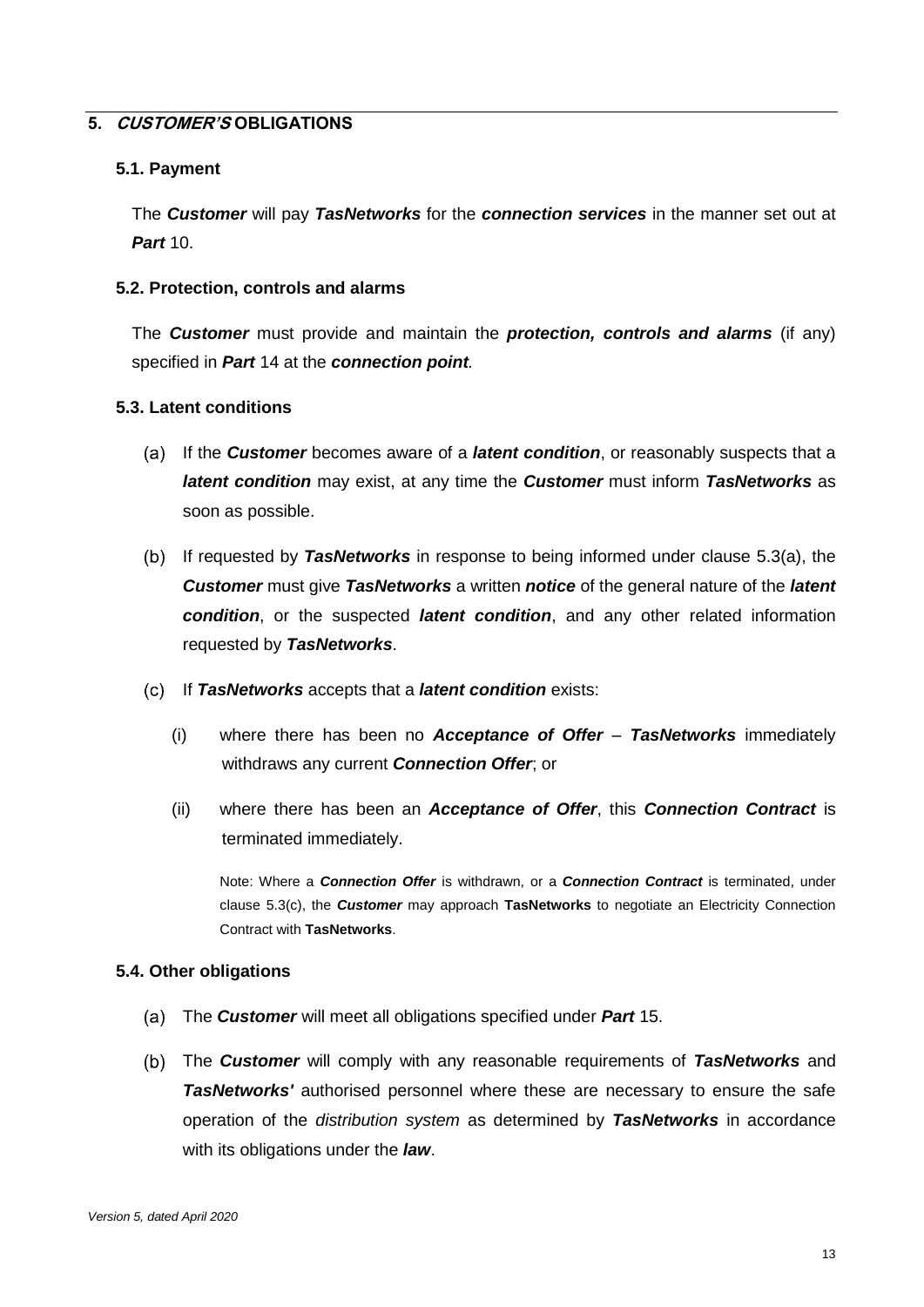<span id="page-17-1"></span>The *Customer* will take all reasonable steps to assist *TasNetworks* to provide the *connection services*. Where *TasNetworks'* provision of the *connection services* is delayed due to an act or omission of the *Customer*, *TasNetworks* is entitled to charge *Customer* its reasonable costs incurred in respect of that delay, subject to the *cap amount* for any one event or series of events.

#### 5.5. **Metering**

- $(a)$ The *Customer* acknowledges that:
	- (i) a *metering coordinator* and its *metering provider* will be responsible for the *metering installation*. *Small customers* must arrange their *metering installation* through their *retailer*;
	- (ii) *Customer* must have an appropriate *metering installation* installed at the *site*. The *Customer* acknowledges that the *metering installation* must be installed before *supply* of electricity can occur under any *supply contract*; and
	- (iii) the *metering installation* must be installed and maintained by an appropriately qualified electrical contractor and in accordance with the *electricity laws* and *Service and Installation Rules*.

# **6. TASNETWORKS' OBLIGATIONS**

## **6.1. Time**

- Subject to clause [6.1\(b\),](#page-17-0) *TasNetworks* will complete the *connection services* by the time stated in *Part* 3C.
- <span id="page-17-0"></span>The *Customer* will grant *TasNetworks* a reasonable extension of time to complete the *connection services* if there is a delay caused by:
	- (i) an act or omission of the *Customer*; or
	- (ii) an act or omission of the *retailer, metering coordinator* or *metering provider* in relation to the *metering installation*; or
	- (iii) a force majeure; or
	- (iv) tee-ups.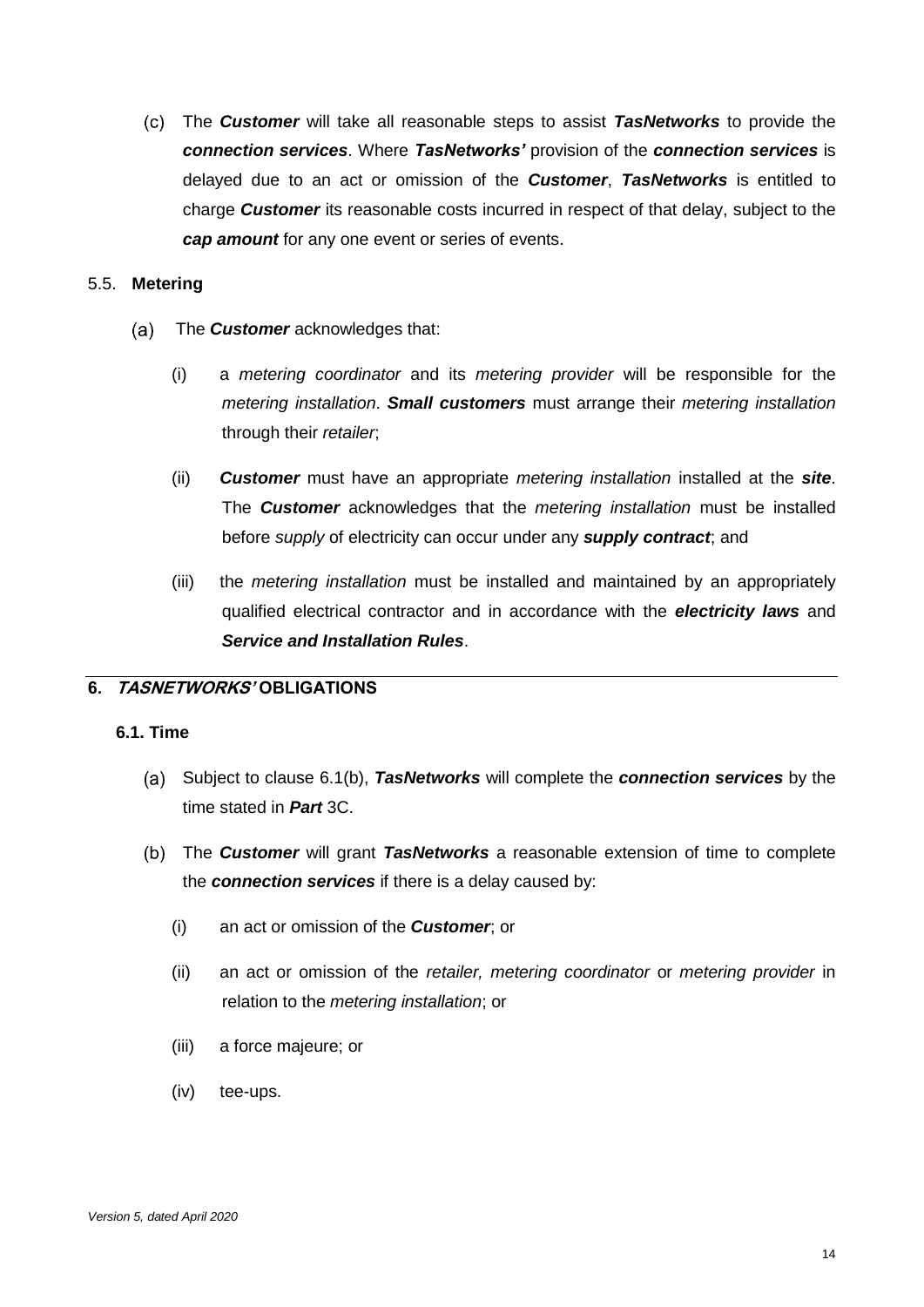#### <span id="page-18-1"></span>**6.2. Latent conditions**

- If *TasNetworks* accepts that a *latent condition* exists under clause [5.3\(c\)](#page-16-1) it must give a *notice* to the *Customer* as soon as possible that specifies at a minimum:
	- (i) the *latent condition* that TasNetworks accepts exists;
	- (ii) a statement that:
		- (1) any *Connection Offer* is withdrawn; or
		- (2) the *Connection Contract* is terminated immediately,

whichever is appropriate;

- (iii) a statement that the *Customer* may consider negotiating a connection contract with *TasNetworks*; and
- (iv) any statement required by law.
- <span id="page-18-0"></span>If *TasNetworks* becomes aware of a *latent condition* at any time and *TasNetworks* has not already been informed by the *Customer* of the same *latent condition* under clause 5.3(a):
	- (i) where there has been no *Acceptance of Offer TasNetworks* immediately withdraws any current *Connection Offer*; or
	- (ii) where there has been an *Acceptance of Offer*, this *Connection Contract* is terminated immediately.

Note: Where a *Connection Offer* is withdrawn, or a *Connection Contract* is terminated, under clause [5.3\(c\),](#page-16-1) the *Customer* may approach *TasNetworks* to negotiate an Electricity Connection Contract with *TasNetworks*.

- Where *TasNetworks* becomes aware of a *latent condition* in accordance with [6.2\(b\)](#page-18-0) it must give a *notice* to the *Customer* as soon as possible that specifies at a minimum:
	- (i) the *latent condition* identified and the respects in which that condition differs from the anticipated condition of the *site*; and
	- (ii) the information as set out under clauses  $6.2(a)(ii)$  to (iv).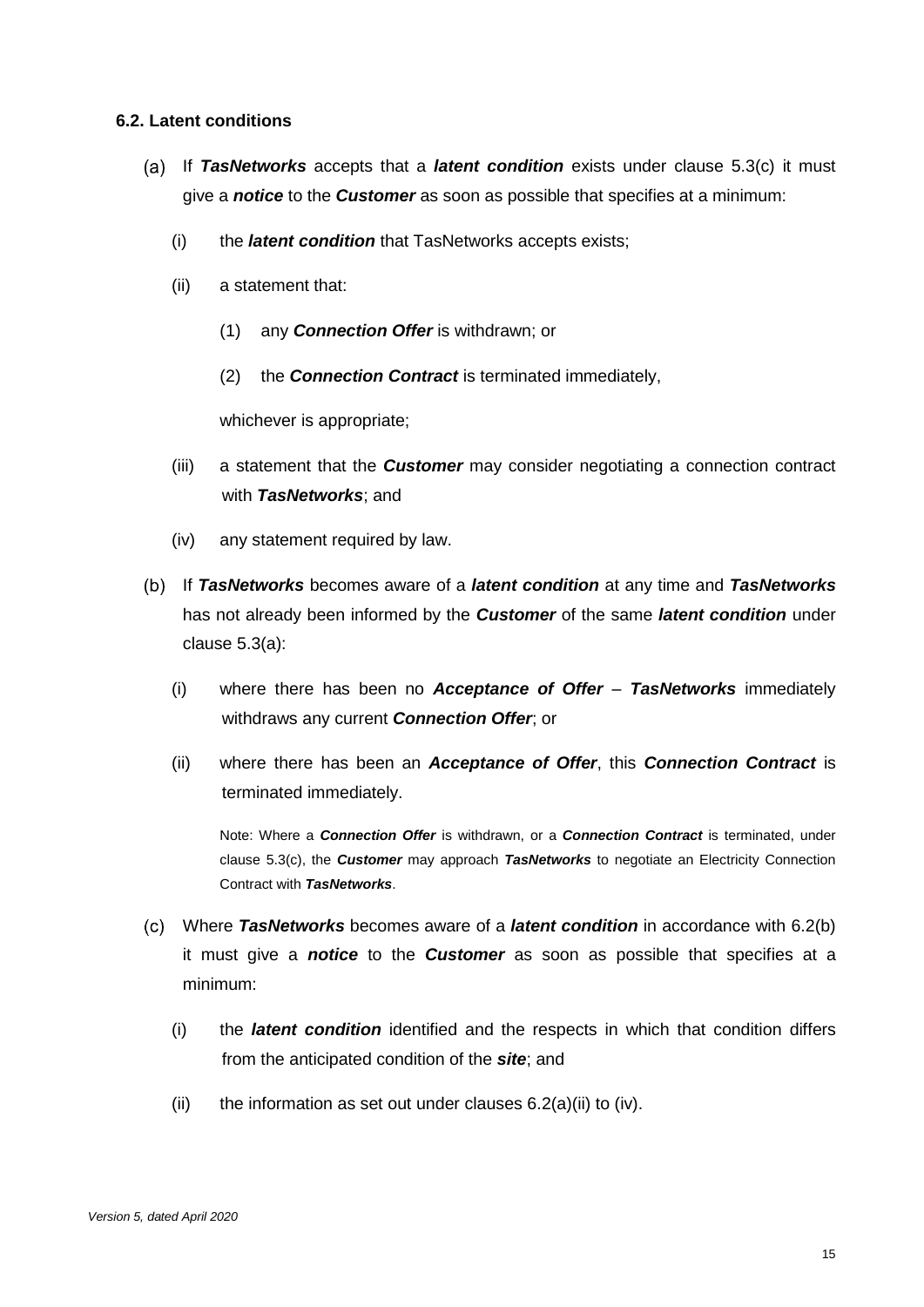#### **6.3. Provision, operation and maintenance of connection equipment**

Subject to the *electricity laws*, *TasNetworks* is responsible for the provision, operation and maintenance of *TasNetworks' connection equipment*.

#### **6.4. Technical requirements**

The rating of *TasNetworks' connection equipment* must be sufficient to achieve the *maximum demand*.

# <span id="page-19-2"></span>**7. LIABILITY**

#### **7.1. Non-application to** *small customers*

If the *Customer* is a *small customer*, only subclauses [7.2\(b\),](#page-20-0) and [7.4\(a\)](#page-20-1) will apply.

#### <span id="page-19-3"></span>**7.2. Liability under the** *Connection Contract*

- $(a)$  In the event that:
	- (i) an act or omission of *TasNetworks* or any of its *nominated representatives* is attributable to the failure to observe *good electricity industry practice* in relation to the *connection services* under this *Connection Contract;* or
	- (ii) an act or omission of a *party* or any of its *nominated representatives* is attributable either to the *wilful default* or negligence of that *party* under this *Connection Contract*, and

causes any loss or damage to be suffered or incurred by the other *party*, the liability of the *party* to the other *party* will be limited to the aggregate of the amounts under subclauses  $7.2(a)(iii)$  to  $7.2(a)(v)$  and is subject to subclause  $7.3$ :

- <span id="page-19-0"></span>(iii) the direct loss or damage to the plant and equipment of the other *party*;
- (iv) death or personal injury to officers, agents or employees of the other *party*; and
- <span id="page-19-1"></span>(v) recovery of third party claims against the other *party* for physical loss or physical damage only.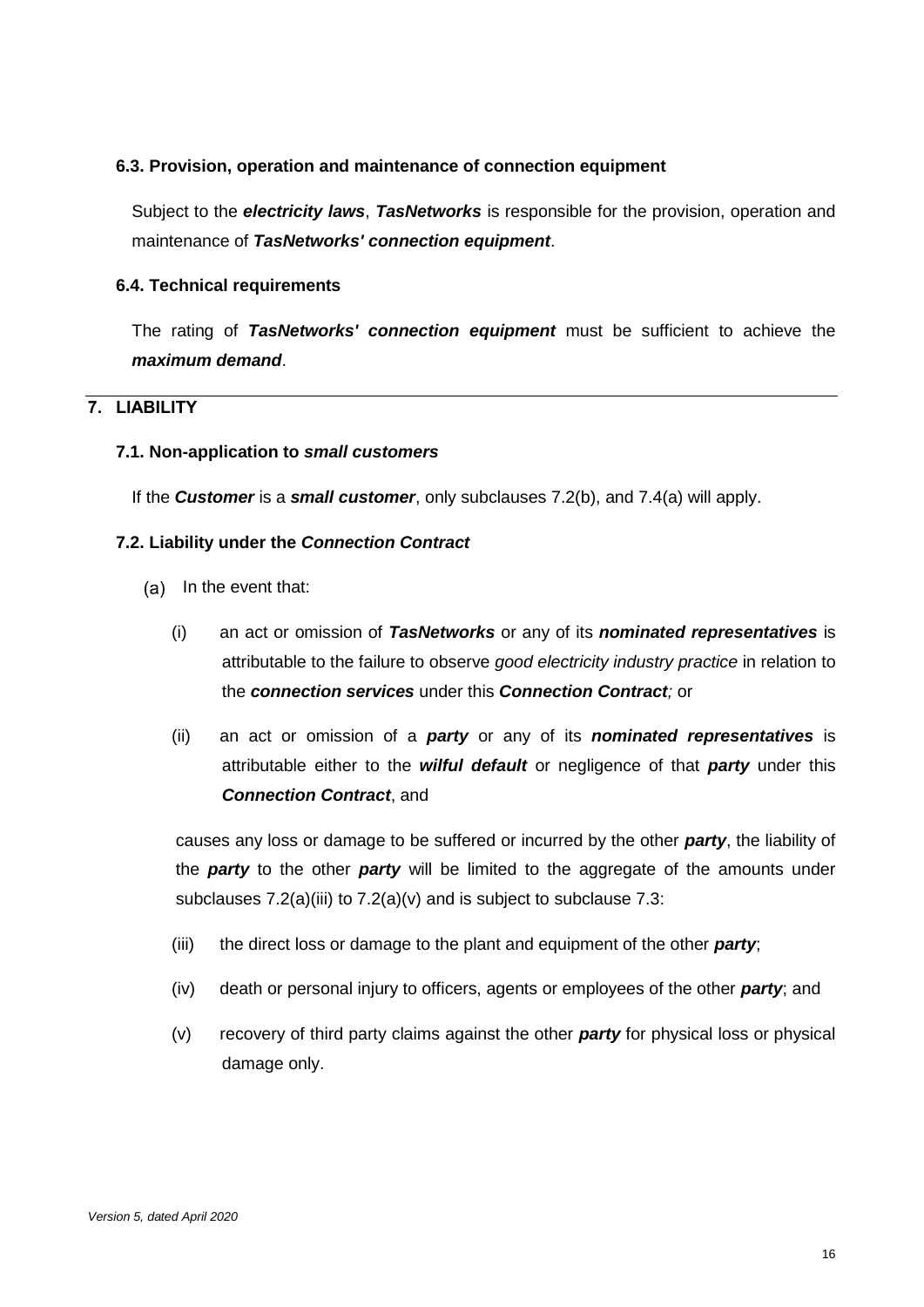<span id="page-20-0"></span>The *Customer* acknowledges that *TasNetworks* is a party to this *Connection Contract* solely in its capacity as *Distribution Network Service Provider*. *TasNetworks* will not in any circumstances bear any liability under this *Connection Contract* in any other capacity including that of *retailer*.

## <span id="page-20-2"></span>**7.3. Cap on amounts**

The aggregate amount recoverable by one *party* from the other *party* under subclauses [7.2\(a\)\(iii\)](#page-19-0) and [7.2\(a\)\(v\)](#page-19-1) is limited to the *cap amount* for any one event or series of events.

#### **7.4. Limitations on liability**

In addition to the limitations on liability provided in the *electricity laws*:

- <span id="page-20-1"></span>Unless the Competition and Consumer Act 2010 (C'th) or equivalent State and Territory legislation requires it, *TasNetworks* gives no condition, warranty or undertaking, and *TasNetworks* make no representation to the *Customer*, about the condition or suitability of electricity, its quality, fitness for purpose or safety, other than those set out in the *Connection Contract*.
- Each *party's* liability under this clause [7](#page-19-2) will be reduced proportionally by the extent that the *wilful default*, negligent act or omission of the other *party* or officers, employees or agents of the other *party* contributes to the loss or damage.
- *TasNetworks* will not be liable to the *Customer* if the loss or damage suffered by the *Customer* results from action taken by *TasNetworks* under direction from the *System Controller* (other than a direction given as a consequence of a failure by *TasNetworks* to comply with this *Connection Contract*) or any act or omission by the *System Controller* in the discharge of its functions.
- The *Customer* will not be liable to *TasNetworks* if the loss or damage suffered by *TasNetworks* results from action taken by the *Customer* under direction from the *System Controller* (other than a direction given as a consequence of a failure by the *Customer* to comply with this *Connection Contract*) or any act or omission by the *System Controller* in the discharge of its functions.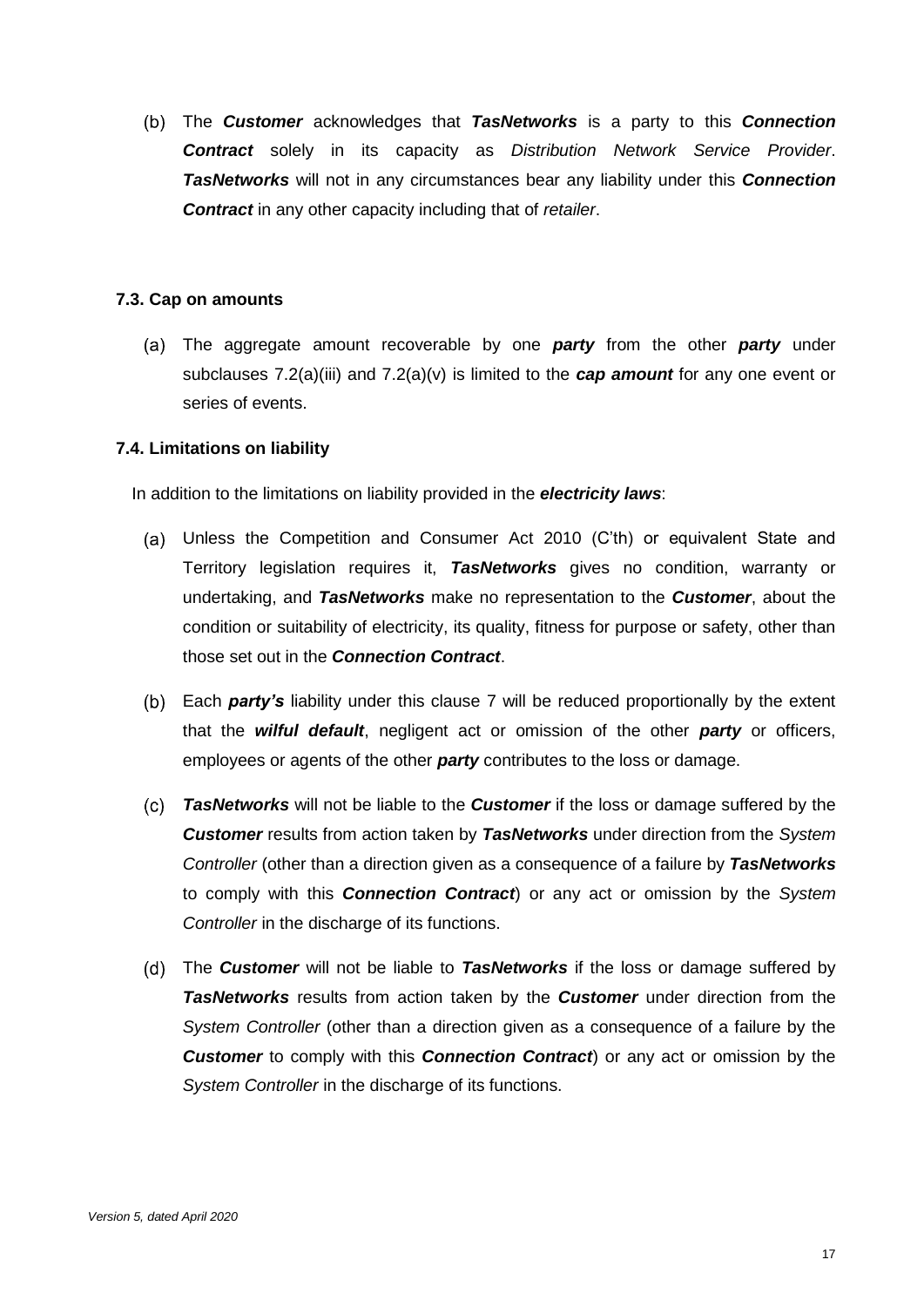- Except for an order of or award by the *Ombudsman*, in no event or circumstance other than as specified in subclauses [7.2,](#page-19-3) [5.4\(c\)](#page-17-1) and [15.2\(c\)](#page-29-0) will either *party* or any of its *representatives* be liable to the other *party* under this *Connection Contract* whether for direct or consequential loss or damage of any type.
- $(f)$ *TasNetworks* will not be liable to the *Customer* during the period when the right to suspend performance under clause [13](#page-25-0) has arisen regardless of whether *TasNetworks* has exercised that right.

## **7.5. Threshold and timing limitations**

A *party* may not claim against the other *party* under this clause [7:](#page-19-2)

- (a) unless details of the claim have been given to the other **party** within twelve (12) months of the occurrence giving rise to the claim; or
- if the amount of the claim in respect of an *incident* or series of associated *incidents*  is less than the *threshold*.

## <span id="page-21-2"></span>**8. CONFIDENTIAL INFORMATION**

#### <span id="page-21-1"></span>**8.1. Non-disclosure**

Subject to subclause [8.2,](#page-21-0) *TasNetworks* and the *Customer* will not disclose any of the other *party's confidential information*.

#### <span id="page-21-0"></span>**8.2. Exceptions**

Subclause [8.1](#page-21-1) does not prevent disclosure of *confidential information* by a *party*:

- where the *party* is required by *law* to disclose the information or where the *party*, acting reasonably, discloses the information in the course of legal proceedings;
- (b) to the *party's* solicitors;
- <span id="page-21-3"></span>to any consultant, bank, financier, insurer or professional adviser to the *party* (other than the *party's* solicitors) who has entered into a confidentiality undertaking with similar effect to this clause [8,](#page-21-2) but which:
	- (i) does not contain a provision corresponding to this subclause [8.2\(c\);](#page-21-3) and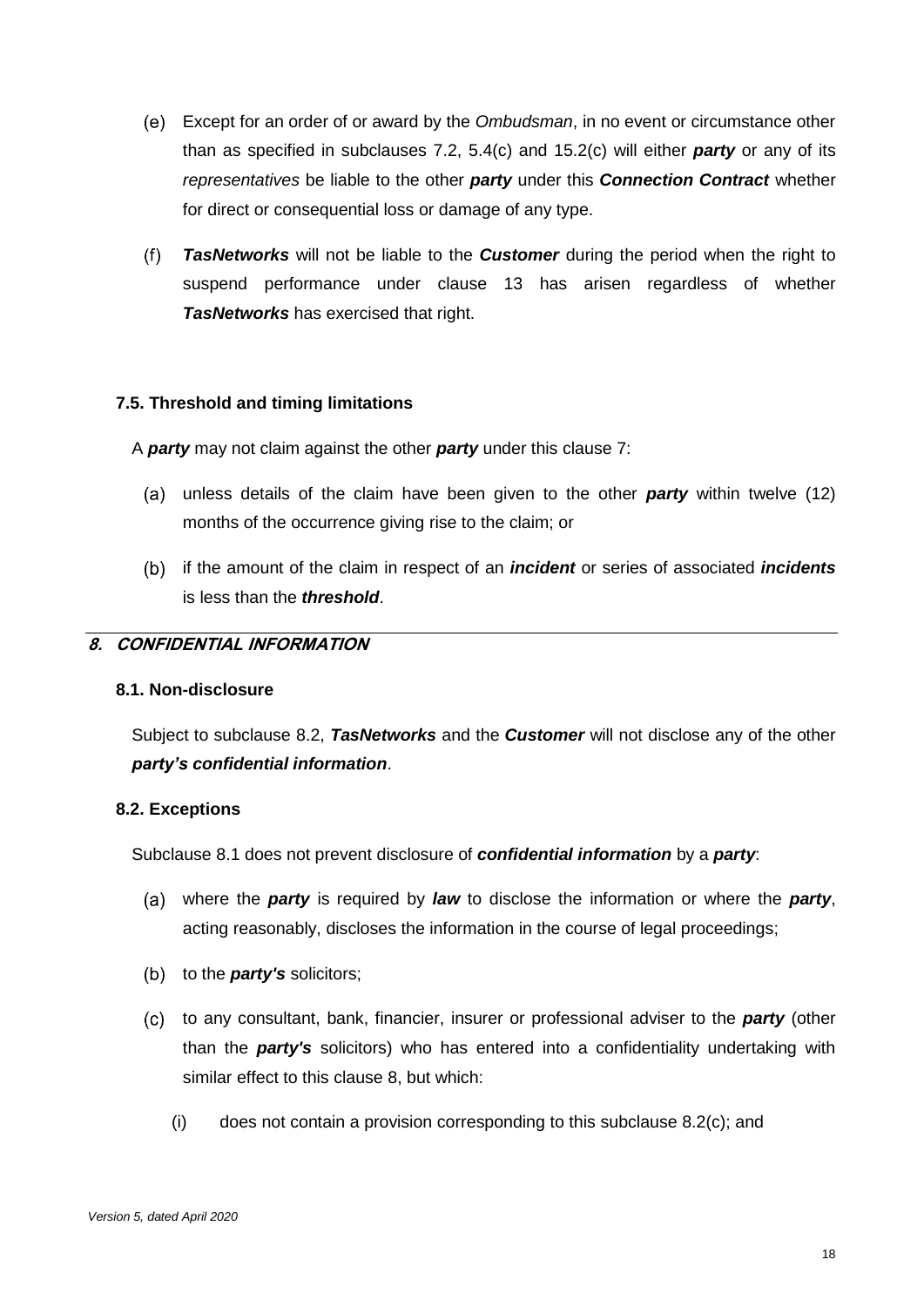- (ii) obliges the *party* to enforce its rights under that confidentiality undertaking if and to the extent required by the other *party*;
- with the consent of the other *party*;
- to the extent required by a lawful requirement of any *authority* or any stock exchange having jurisdiction over a *party* or its *related bodies corporate*;
- $(f)$ to its *related bodies corporate*, but only on the basis permitted under subclause [8.2\(c\);](#page-21-3)
- $(q)$  in the context of the sale of any shares in or the sale of, or lease of, the assets of either *party*, to any consultant, bank, financier, insurer or professional adviser to a prospective purchaser or lessee of the relevant shares or assets as the case may be and the prospective purchaser or lessee but only on the basis permitted under subclause [8.2\(c\);](#page-21-3) or
- to the *System Controller* as required by this *Connection Contract*, the *electricity laws*, the *Code*, *Rules* or *law*.

## **8.3. Enforcing confidentiality undertaking**

Where a *party* has entered into a confidentiality undertaking pursuant to clause [8.2\(c\),](#page-21-3) that **party** must enforce its rights under the confidentiality undertaking to the extent reasonably required by the other *party*.

## **8.4. Survive expiration or termination of C***onnection Contract*

The obligations contained in subclause [8.1](#page-21-1) will survive the expiry or termination of this *Connection Contract*.

# <span id="page-22-1"></span>**9. PRIVACY**

## **9.1. Non Disclosure**

*TasNetworks* will not disclose the *Customer's personal information* except as provided for in clause [9.2,](#page-22-0) and all personal information will be handled in accordance with the *TasNetworks* privacy policy.

## <span id="page-22-0"></span>**9.2. Exceptions**

## *TasNetworks* may disclose the *Customer's personal information*:

(a) if required or permitted by **law**;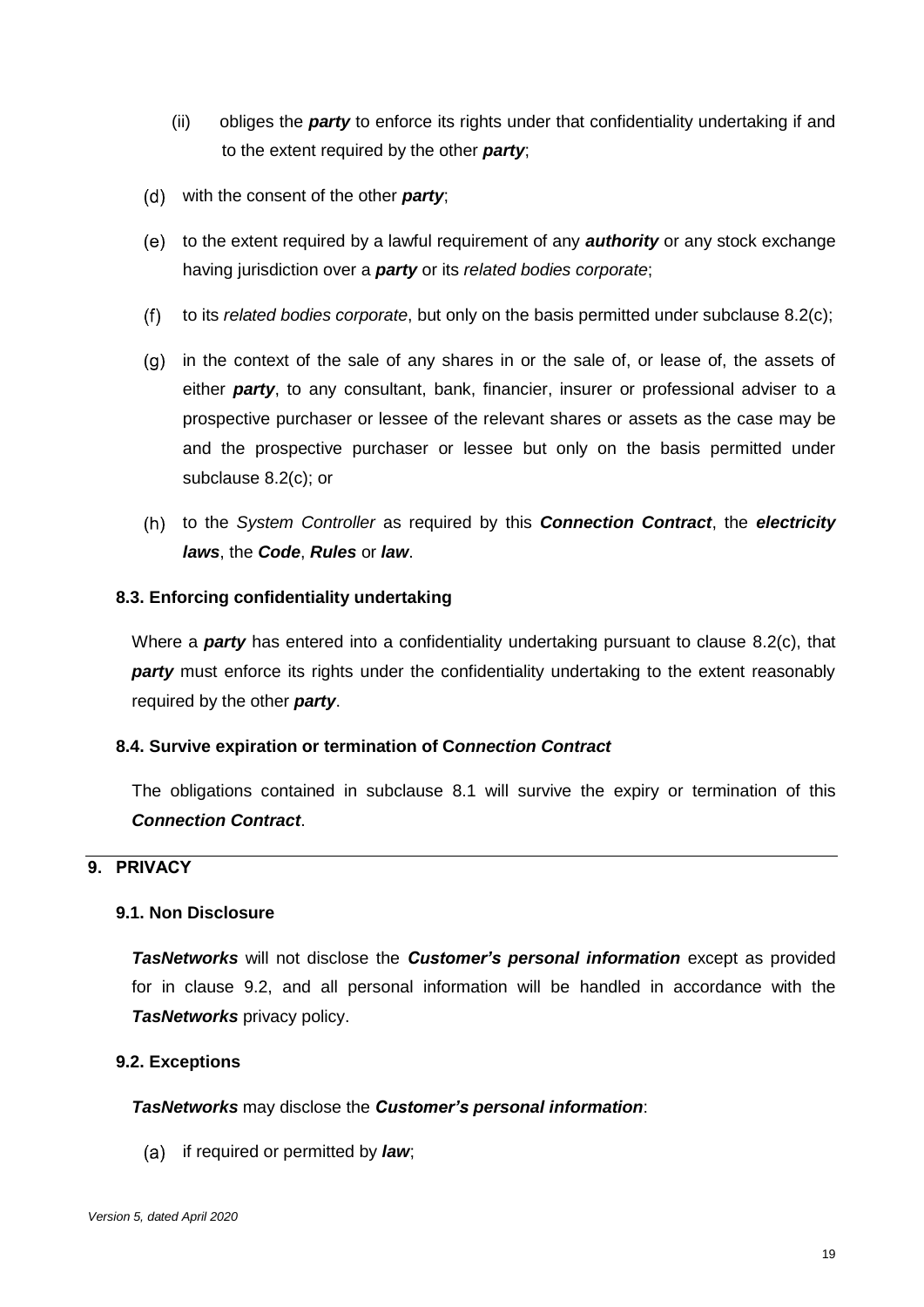- (b) if required or permitted by any **authority**;
- where the *Customer* has given written consent; or
- to the *Customer's retailer, metering coordinator* or *metering provider* to the extent that the information is required to provide *connection services* or *supply services* in respect of the *Customer* at the *site*.

## **9.3. Survive expiration or termination of C***onnection Contract*

This clause [9](#page-22-1) will survive the expiry or termination of this *Connection Contract*.

# <span id="page-23-1"></span>**10. NOTICES**

#### <span id="page-23-0"></span>**10.1. Nominated Representatives**

- Either *party* may elect to appoint a *nominated representative* for the purposes of this clause [10.](#page-23-1)
- Any such appointment must be *notified* to the other *party*.

#### **10.2. Notice required**

- Where any communication is required to be by *notice*, that *notice* must be given by a *party* or their *nominated representative*.
- (b) A *notice* must be:
	- (i) delivered by hand to the usual business address of the *party* and any *nominated representative*; or
	- (ii) sent by registered or certified post (airmail if posted to or from a place outside Australia) to the usual business address of the *party* and any *nominated representative*; or
	- (iii) sent by facsimile to the facsimile number of the usual business address of the *party* and any *nominated representative*; or
	- (iv) sent by email to the email address of the *party* and any *nominated representative*.

#### **10.3. Receipt**

(a) A **notice** will be effective on receipt.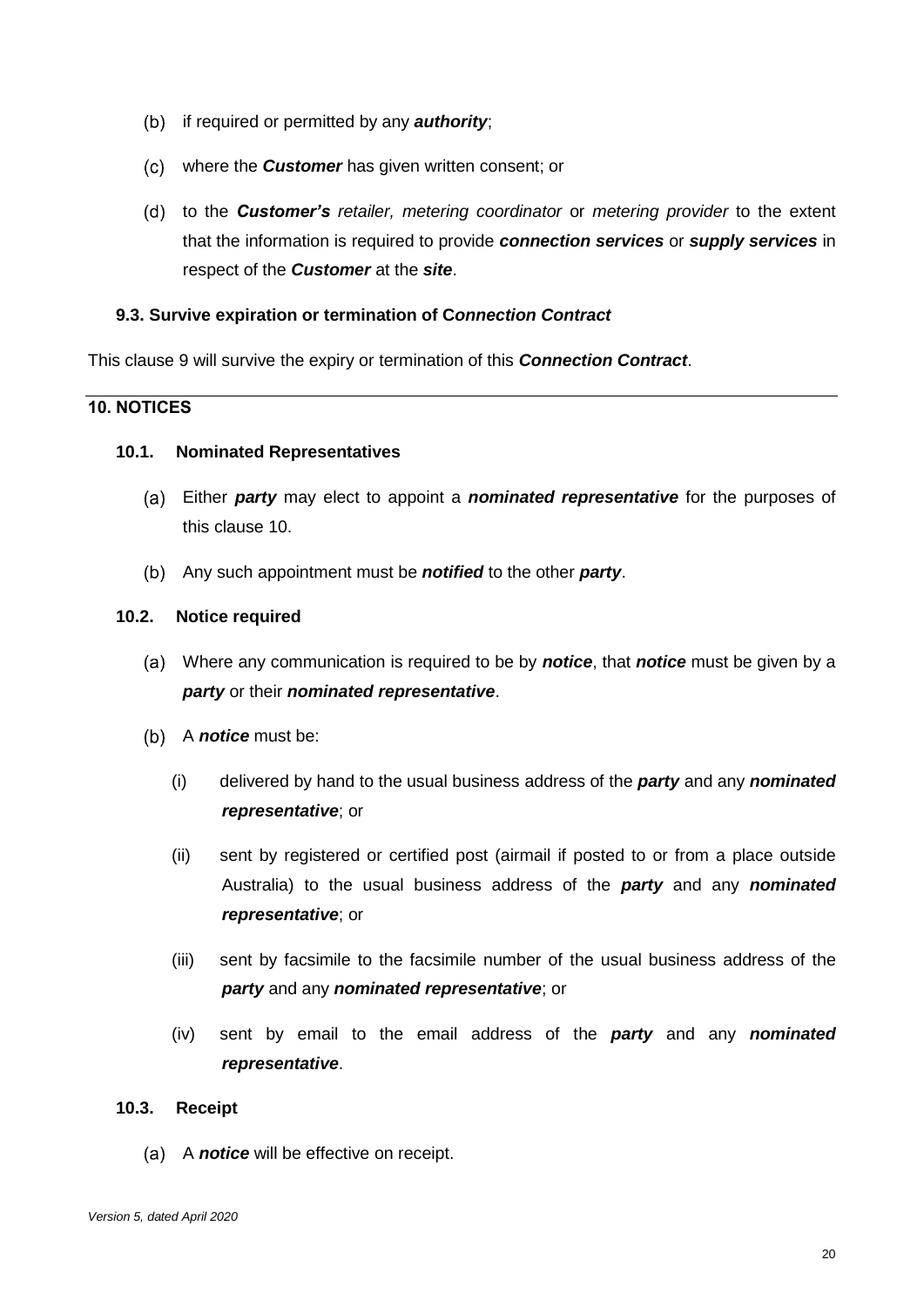- A *notice* delivered by hand to the address of a *party* or any *nominated representative* is taken to be received if it is handed (with or without acknowledgment of delivery) to any person at that address who, in the reasonable judgement of the person making the delivery (upon making appropriate enquiries), represents themselves and appears to be an officer of the *party*.
- A *notice* sent by post is taken to be received 6 days after posting (or 10 days after posting if sent to or from a place outside Australia).
- A *notice* sent by facsimile is taken to be received upon production by the sender's facsimile machine of a transmission report showing that the facsimile was successfully transmitted to the recipient's facsimile number.
- A *notice* sent by email is taken to be received at the time a receipt notice is delivered or otherwise at the time the email is sent, unless the sender receives notification within 12 hours of sending the notice that the email has not been delivered or has been delayed in delivery.
- $(f)$ If a *notice* is received on a day which is not a *business day* or after 4.00 pm on a *business day* in the place of receipt, it is taken to be received on the next *business day.*

## <span id="page-24-0"></span>**11. COMPLIANCE WITH THE LAW AND LICENCES**

- Each *party* agrees that:
	- (i) it will use all reasonable efforts to maintain in full force and effect, and to comply with, all applicable licences (which for the purposes of this clause [11](#page-24-0) includes any consent, authorisation, registration, easement, permission, licence, guidelines, approval, authority or exemption by or with an *authority*) and will use all reasonable efforts to obtain any licences that become necessary in the future; and
	- (ii) will to the extent relevant to this *Connection Contract* comply with the *law* and *Service and Installation Rules* unless agreed to the contrary between the *parties* in accordance with the *law.*
- *TasNetworks* will perform its obligations under this *Connection Contract* in accordance with applicable standards of *good electricity industry practice*.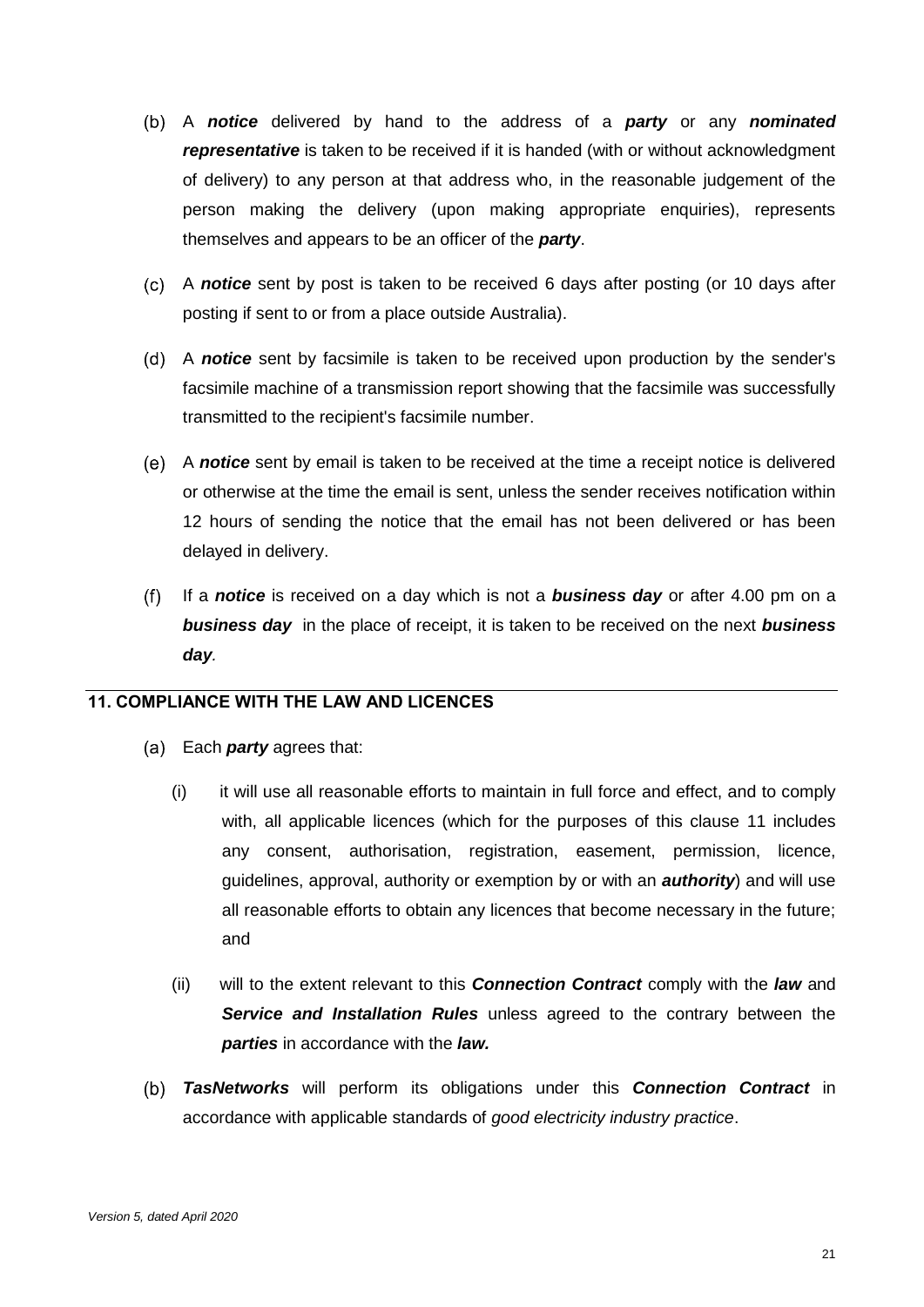#### **12. GOVERNING LAW**

#### **12.1. Governing law**

- This *Connection Contract* will be governed by the laws of Tasmania.
- Each *party* irrevocably and unconditionally submits to the non-exclusive jurisdiction of the courts of Tasmania, the Federal Court of Australia in Tasmania and courts of appeal from them for determining any *dispute* or *complaint* concerning this *Connection Contract*.

#### **12.2. Structure of the** *law*

- If the *law* changes from the form existing at the *commencement date*, and:
	- (i) where there has been no *Acceptance of Offer* and the *Connection Offer* is materially affected by that change, *TasNetworks* immediately withdraws any current *Connection Offer*; or
	- (ii) where there has been an *Acceptance of Offer* and the *Connection Contract* is materially or significantly affected by that change *TasNetworks* reserves the right to terminate the *Connection Contract*.
- Future amendments to the law which are anticipated to affect this *Connection Contract* are noted for the *parties'* information only in *Part* 17.

## <span id="page-25-0"></span>**13. BREACH OF THIS CONNECTION CONTRACT**

#### <span id="page-25-1"></span>**13.1. Breach**

Subject to clause [13.2,](#page-26-0) if:

- <span id="page-25-2"></span>a *party* fails to comply with a provision of this *Connection Contract* which, other than an obligation to pay money, is capable of being remedied and fails to remedy that failure within a reasonable time (being not less than sixty (60) days) specified in a *notice* from the other *party* requiring the remedy of the failure; or
- <span id="page-25-3"></span>a *party* fails to comply with a provision of this *Connection Contract* which obliges it to pay money to the other *party* and fails to remedy that failure within a reasonable time (being not less than twenty (20) days) specified in a *notice* from the other *party* requiring the remedy of the failure; or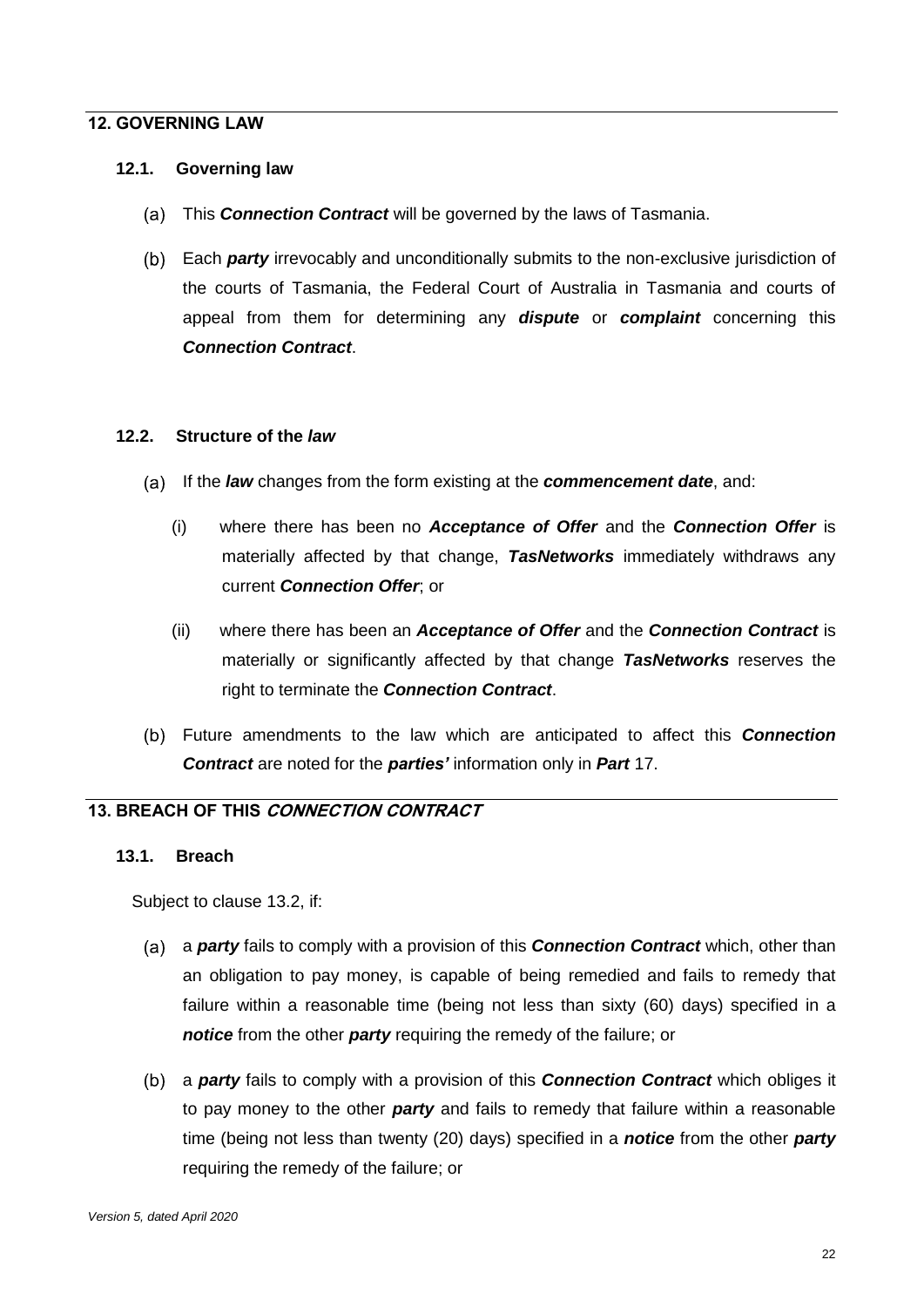#### a *party* suffers an *insolvency event*,

then that *party* (the "Defaulting Party") will be in breach of this *Connection Contract*.

#### <span id="page-26-0"></span>**13.2. Failure to attain permissions**

- If the *Customer* has used reasonable efforts but nonetheless failed to satisfy clause [4.3\(c\);](#page-13-2) and
- The requirements of clause [4.3\(c\)](#page-13-2) remain outstanding within a reasonable time (being not less than twenty (20) days) specified in a *notice* from *TasNetworks* to the *Customer* requiring the remedy of the failure,

the *Customer* will not be in breach of this *Connection Contract*, however *TasNetworks* may terminate this *Connection Contract* immediately.

#### **13.3. Notice of breach**

If a *party* is in breach of this *Connection Contract* under subclause [13.1,](#page-25-1) the other *party* is entitled to serve *notice* on the Defaulting Party and, if after the expiration of five (5) *business days* from the receipt by the Defaulting Party of the *notice* in the case of a breach under subclauses [13.1\(a\)](#page-25-2) and [13.1\(b\)](#page-25-3) and otherwise immediately, the other *party* reasonably believes that:

- (a) the Defaulting Party is still in breach of this **Connection Contract**; and
	- (i) if the breach is capable of being remedied, a remedy is not being diligently pursued; or
	- (ii) if the breach is incapable of being remedied;

then the other *party* may:

- suspend the performance of all or part of its obligations under this *Connection*  **Contract** until it chooses to lift the suspension or the breach is remedied;
- disconnect the *connection point*; or
- (d) terminate this **Connection Contract** (either as an alternative to suspension or disconnection or during any period of suspension or disconnection).

#### **13.4. Rights, liabilities and obligations upon termination**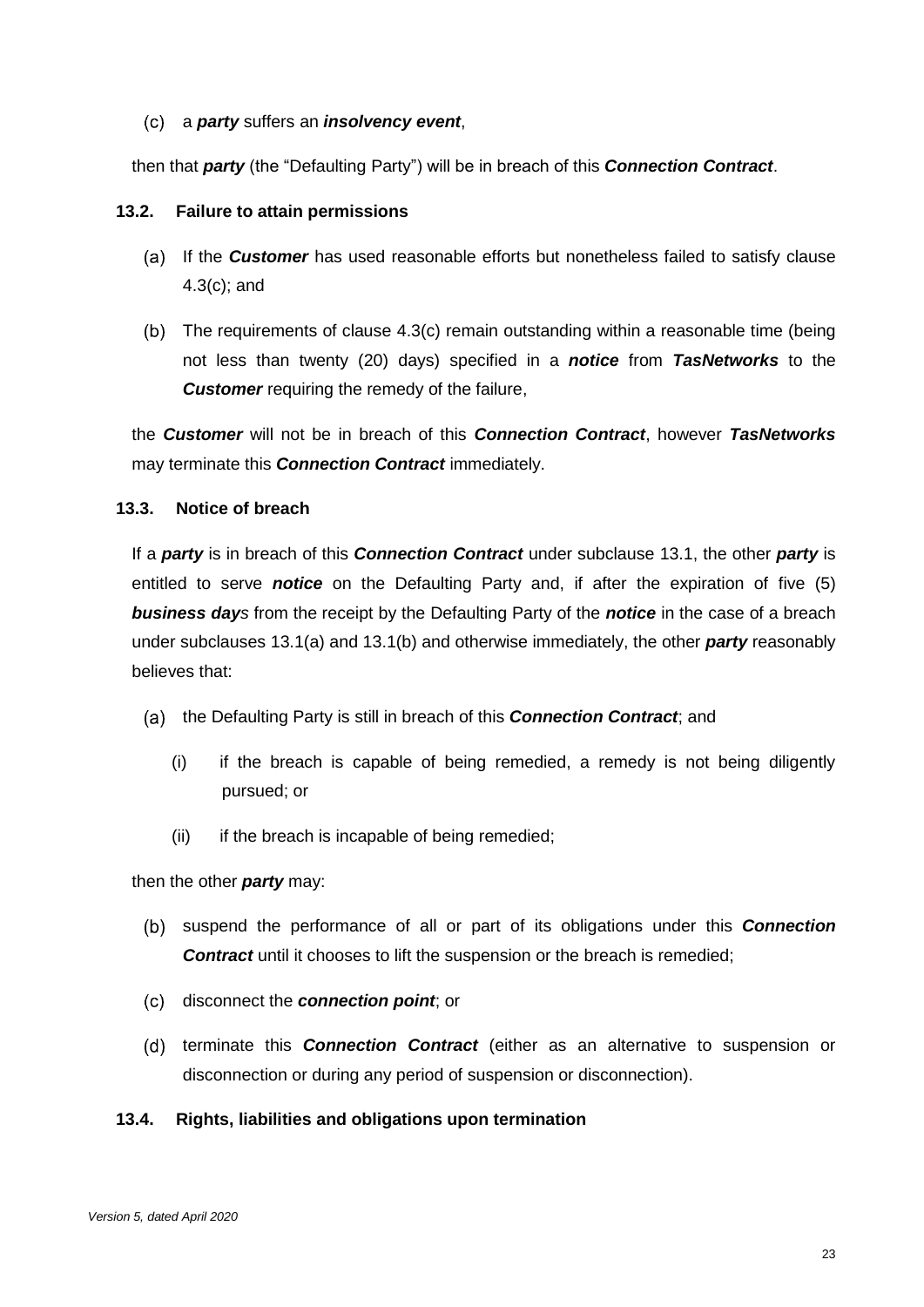Termination, expiry, or merger will not affect any rights, liabilities or obligations which may have accrued prior to termination, expiry, or merger of this *Connection Contract*.

# **14. COMPLAINT HANDLING PROCEDURE**

## **14.1. Choosing the correct Complaint Handling Procedure**

- For *Access Disputes*, see clause [14.2.](#page-27-0)
- For *disputes*, see clause [14.3.](#page-27-1)

## <span id="page-27-2"></span><span id="page-27-0"></span>**14.2. Access Disputes only**

- Either *party* may notify the Australian Energy Regulator of the existence of an *Access Dispute* and follow the procedures set out in Part 10 of the *National Electricity Law*.
- If neither party notifies the Australian Energy Regulator of an *Access Dispute* in accordance with clause [14.2\(a\),](#page-27-2) the parties will resolve an *Access Dispute* in accordance with clause [14.3.](#page-27-1)
- If a *party* notifies the Australian Energy Regulator of the existence of an *Access Dispute* in accordance with clause [14.2\(a\),](#page-27-2) any *Potential Access Dispute* being considered in accordance with clause [14.3](#page-27-1) will immediately cease.

## <span id="page-27-1"></span>**14.3. Disputes Generally**

The obligations as between *TasNetworks* and a *Customer* in respect of a query, *dispute*, or *complaint* are:

- A Customer may, if they have a query, complaint, dispute, or *Potential Access Dispute* contact *TasNetworks*;
- *TasNetworks* will handle a *complaint*, *dispute*, or *Potential Access Dispute* made by a *Customer* in accordance with *TasNetworks'* standard *complaints handling procedures*, which can be found on *TasNetworks'* website or provided to the *Customer* on request;
- *TasNetworks* must inform the *Customer* of the outcome of *TasNetworks'* handling of their *complaint*, *dispute*, or *Potential Access Dispute*;
- if the *Customer* is not satisfied with *TasNetworks'* response to the *Customer's complaint*, *dispute*, or *Potential Access Dispute*, the *Customer* has a right to refer the matter to the *energy ombudsman* by any of the following means: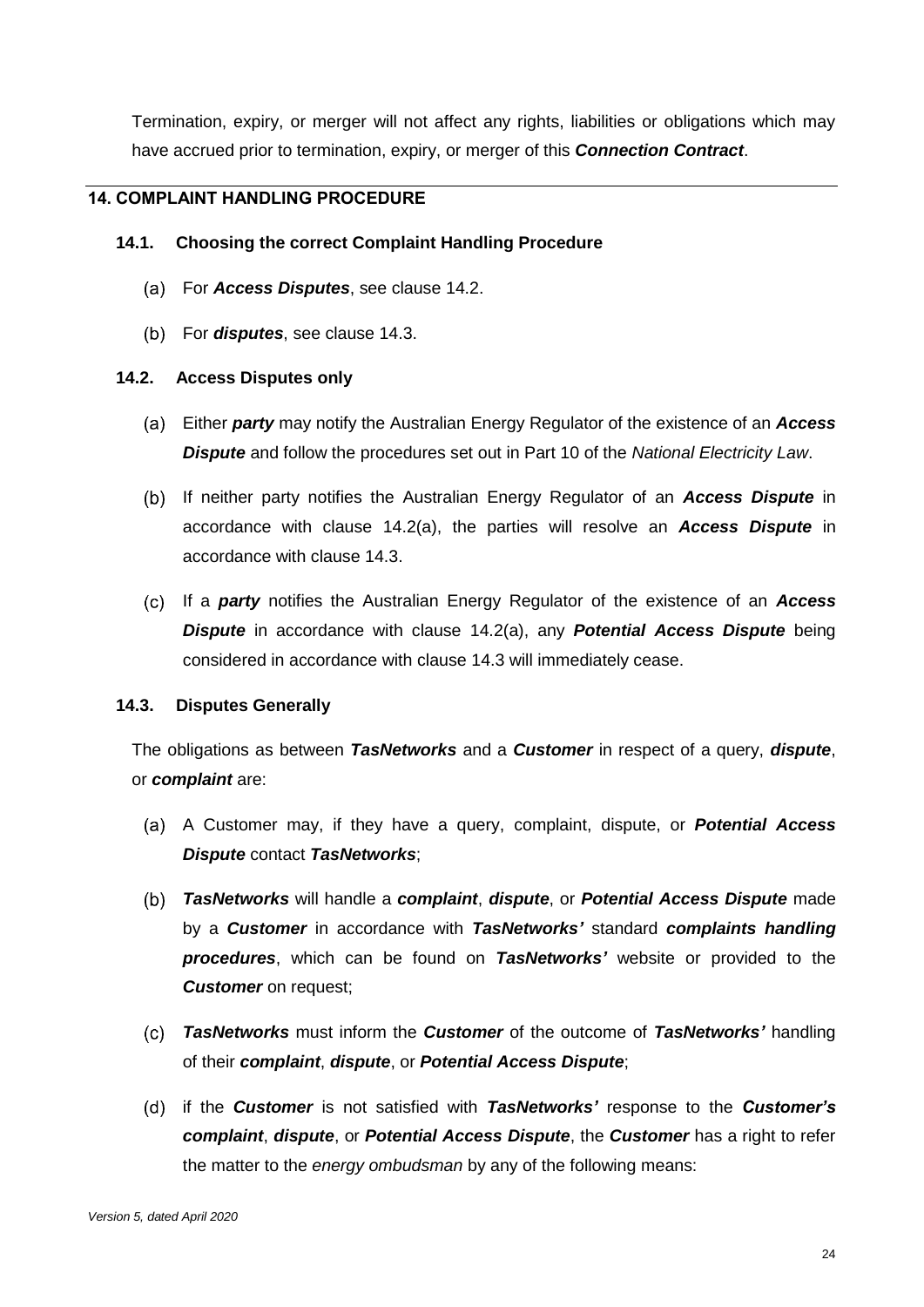| Telephone: | 1800 001 170                                  |
|------------|-----------------------------------------------|
| Email:     | energy.ombudsman@ombudsman.tas.gov.au         |
| Fax:       | $(03)$ 6233 8966                              |
| Street:    | NAB House, Level 6, 86 Collins Street, Hobart |
| Post:      | GPO Box 960 Hobart 7001                       |

## **14.4. Opting out of complaint handling procedure**

If the *Customer* is a *large customer, TasNetworks* and the *Customer* may agree to not use *TasNetworks'* standard *complaint handling procedure* concerning a particular *dispute*, *Potential Access Dispute* or *complaint*, which will only be effective if in writing and signed by both *parties*.

## **14.5. Amicable resolution**

The *parties* acknowledge their desire that all questions or differences whatsoever which may arise between the *parties* concerning this *Connection Contract* or its subject matter be resolved amicably by bona fide discussions between them.

## **14.6. Continued performance**

Notwithstanding the fact that any *dispute*, *Access Dispute*, *Potential Access Dispute* or *complaint* between the *parties* is to be or is already being dealt with in accordance with clause [14.2](#page-27-0) or clause [14.3](#page-27-1)*,* or is subject to legal proceedings, the *parties* will continue to comply with, observe, and perform their respective obligations and duties and may exercise their respective rights under this *Connection Contract* as if the *dispute*, *Access Dispute*, *Potential Access Dispute* or *complaint* had not arisen to the extent that such obligations and duties are not the subject of any *dispute*, *Access Dispute*, *Potential Access Dispute* or *complaint* and then only to the extent reasonably practicable.

## **15. TERMINATION, MERGER AND AMENDMENT**

## **15.1. Termination pursuant to this** *Connection Contract*

- This *Connection Contract* will terminate:
	- (i) upon the *Customer's Supply Contract* being terminated;
	- (ii) upon the *Customer* entering into a new contract in relation to the *site* for the provision of the same or similar *connection services*;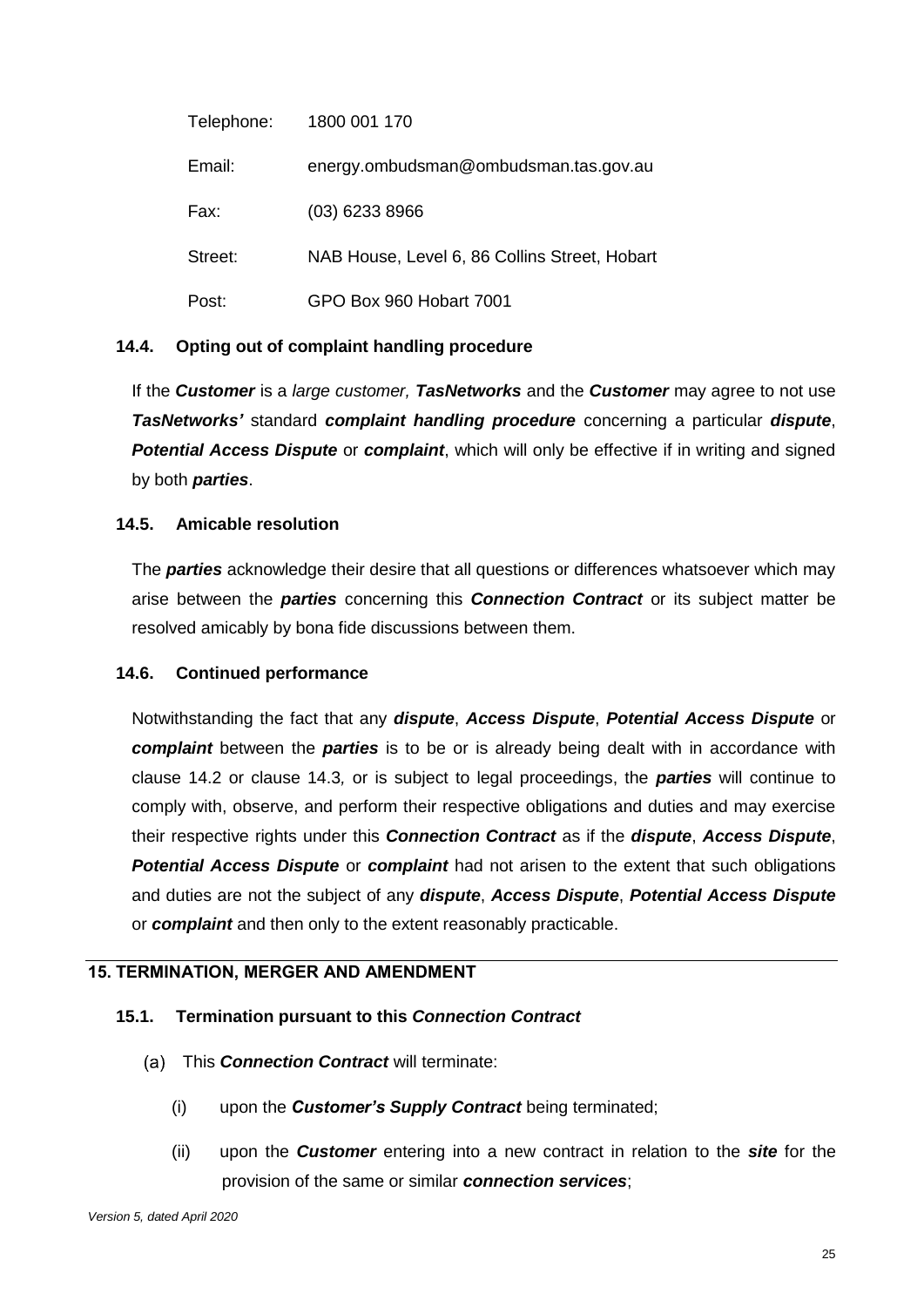- <span id="page-29-1"></span>(iii) at TasNetworks' option, where otherwise than by TasNetworks' breach of this *Connection Contract*, *completion* has not been achieved within 12 months of the formation of the *Connection Contract*, or such other time as may be specified in Part 2, in which case the *Customer* will need to make a new application; or
- (iv) otherwise pursuant to:
	- (1) clause [13](#page-25-0) (Breach of this *Connection Contract*); or
	- (2) clauses [5.3](#page-16-2) or [6.2](#page-18-1) (*Latent conditions*).

#### **15.2. Consequences of termination**

- *TasNetworks* is entitled to *disconnect*, *dismantle* and remove any of *TasNetworks' connection equipment* in respect of the *site* upon termination of this *Connection Contract***.**
- *TasNetworks* will consider any specific and credible proposal by the *Customer* not to *dismantle* or remove such of *TasNetworks' connection equipment* in respect of the *site.* Any arrangement *TasNetworks* reaches with the *Customer* will be based on fair and reasonable commercial terms and conditions in accordance with *TasNetworks' distribution licence* and assets and will form a new agreement between the *parties*.
- <span id="page-29-0"></span>If this *Connection Contract* is terminated in accordance with clause [13](#page-25-0) or [15.1\(a\)\(iii\),](#page-29-1) the *Customer* will make payment to *TasNetworks* for all charges associated with the *connection services* completed (in accordance with the *electricity laws*), and any additional costs reasonably incurred, up to the date of termination as calculated by *TasNetworks*, and provided that such costs do not exceed the amount of the *Connection Offer*.
- *Customer* must destroy, or return to *TasNetworks*:
	- (i) all *confidential information* provided by *TasNetworks* to *Customer* under the terms of the *Connection Contract,* as soon as reasonably practicable following the date of termination; and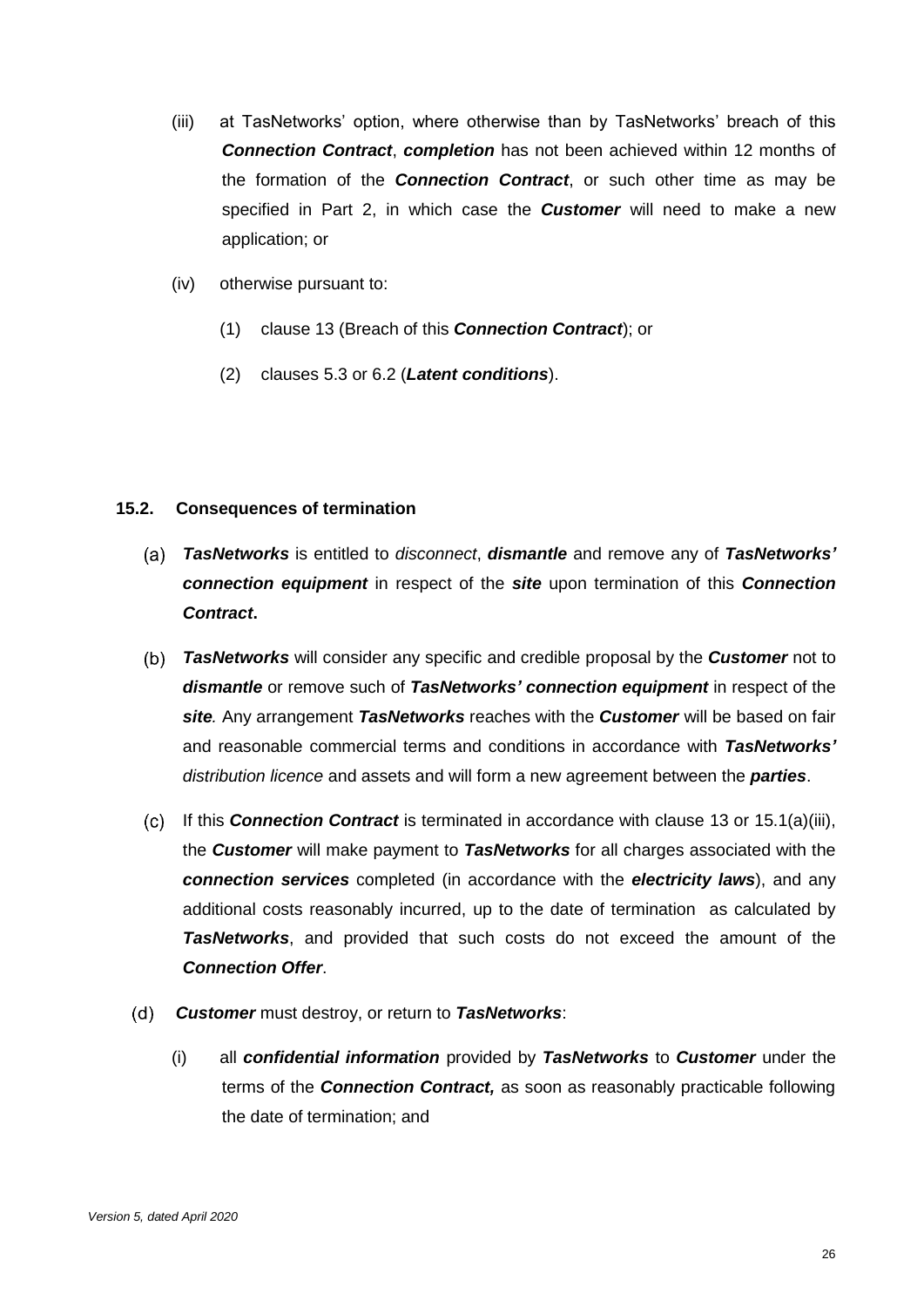(ii) any other data and information provided by *TasNetworks* to *Customer* under the terms of the *Connection Contract*, within 5 *business days* of a request by *TasNetworks* in writing.

#### <span id="page-30-0"></span>**15.3. Supply Contract**

- Upon the *Customer* entering into a *Supply Contract,* the terms and conditions of this *Connection Contract* form additional terms and conditions to that *Supply Contract*.
- If there is any inconsistency between the *Supply Contract* and the *Connection Contract*, the *Supply Contract* prevails to the extent of the inconsistency.

#### **15.4. Amendment**

- (a) If this **Connection Contract** is amended by function of or as a reasonable response to an alteration to the *National Electricity Laws*, the *Customer* will be advised in accordance with the *Rules*.
- Any amendments or alterations required by either of the *parties* to this *Connection Contract* will have effect and become operational only upon such amendments being made in writing and executed by both *parties* unless otherwise provided for in this *Connection Contract*.

#### **16. MISCELLANEOUS**

#### **16.1. Waiver**

No failure to exercise and no delay in exercising any right, power or remedy under this *Connection Contract* will operate as a waiver unless provided in writing and signed by the relevant *party*. No single or partial exercise of any right, power or remedy will preclude any other or future exercise of that or any other right, power or remedy.

#### **16.2. Entire Agreement**

Subject to the application of clause [15.3,](#page-30-0) this *Connection Contract* constitutes the entire understanding of the *parties* on its subject matter and supersedes any and all other representations or statements by either *party* or its *representatives*, whether oral or in writing, made prior to the *commencement date*.

#### **16.3. Severability**

Any provision of this *Connection Contract* which is invalid or unenforceable in any jurisdiction is, if possible, to be read down for the purposes of that jurisdiction so as to be